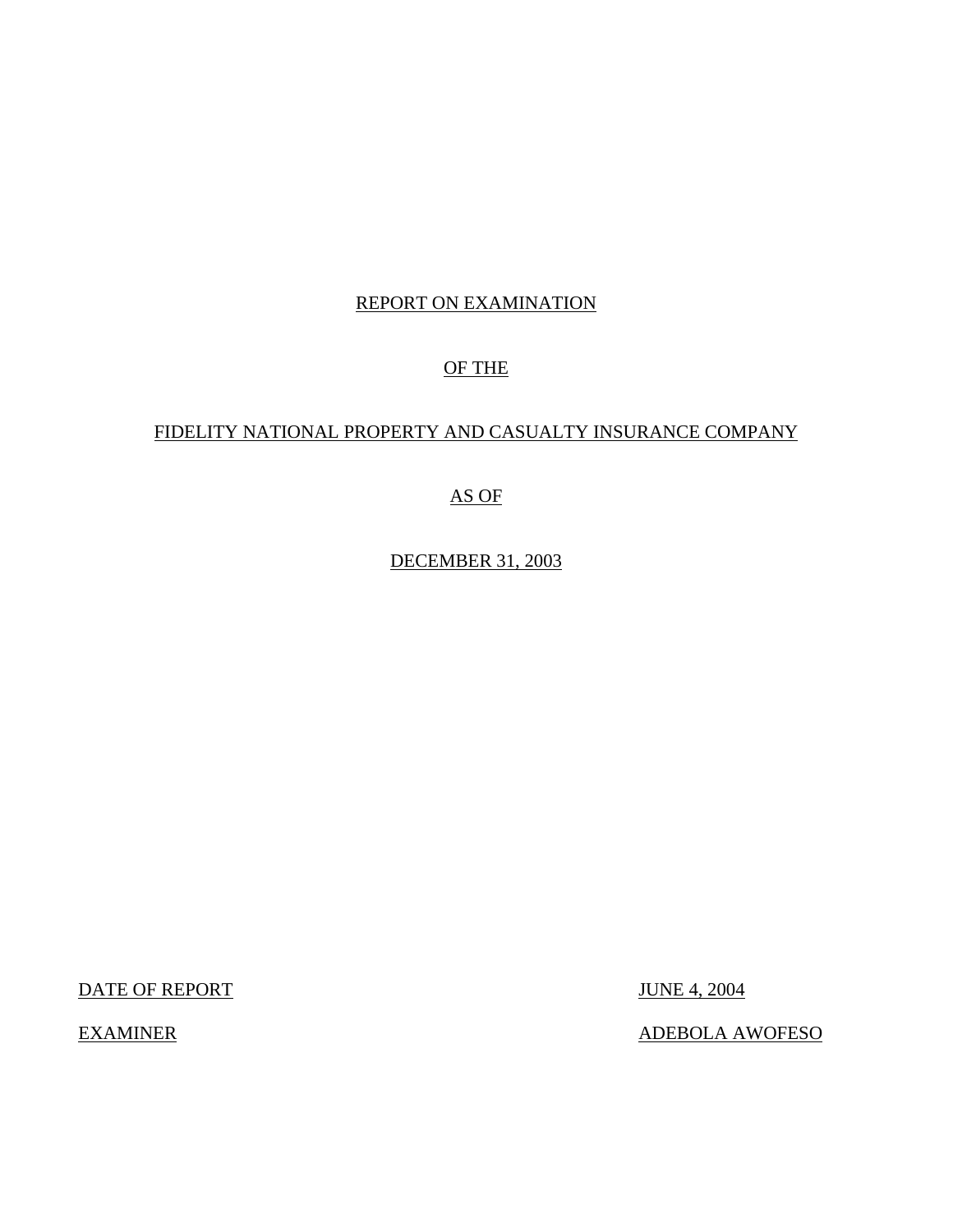# TABLE OF CONTENTS

|    | <b>ITEM NO.</b>                                                                                                                                                                                                                           | PAGE NO.                                        |
|----|-------------------------------------------------------------------------------------------------------------------------------------------------------------------------------------------------------------------------------------------|-------------------------------------------------|
| 1. | Scope of examination                                                                                                                                                                                                                      | $\overline{2}$                                  |
| 2. | Description of Company                                                                                                                                                                                                                    | 3                                               |
|    | Management<br>A.<br>Territory and plan of operation<br><b>B.</b><br>$C_{\cdot}$<br>Reinsurance<br>Holding company system<br>D.<br><b>Abandoned Property Law</b><br>Е.<br>F.<br>Significant operating ratios<br>Accounts and records<br>G. | 4<br>6<br>$\overline{7}$<br>9<br>11<br>11<br>12 |
| 3. | <b>Financial statements</b>                                                                                                                                                                                                               | 15                                              |
|    | <b>Balance</b> sheet<br>A.<br><b>B.</b><br>Underwriting and investment exhibit                                                                                                                                                            | 15<br>17                                        |
| 4. | Losses and loss adjustment expenses                                                                                                                                                                                                       | 19                                              |
| 5. | Market conduct activities                                                                                                                                                                                                                 | 19                                              |
| 6. | Compliance with prior report on examination                                                                                                                                                                                               | 20                                              |
| 7. | Summary of comments and recommendations                                                                                                                                                                                                   | 20                                              |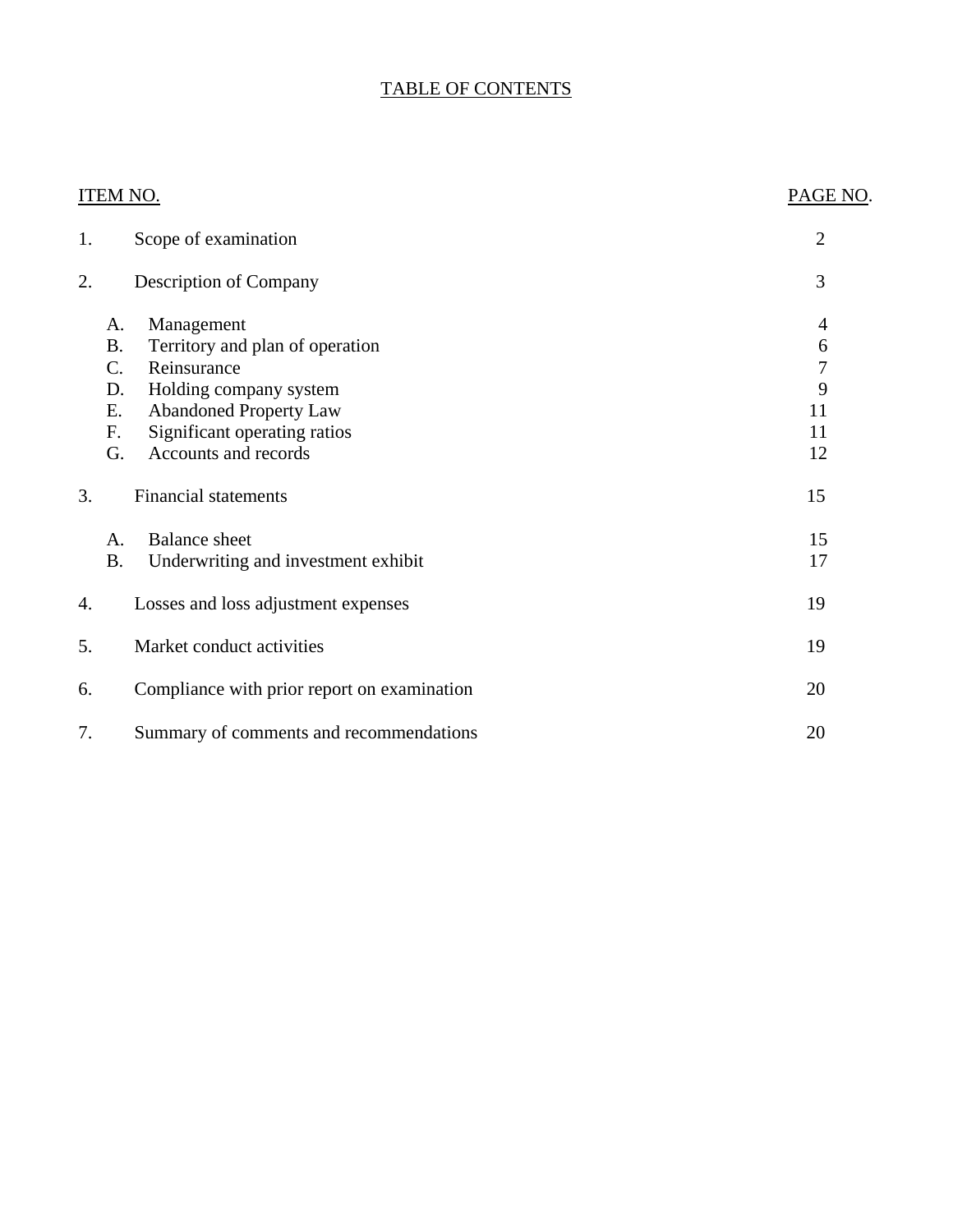

STATE OF NEW YORK INSURANCE DEPARTMENT 25 BEAVER STREET NEW YORK, NEW YORK 10004

June 4, 2004

Honorable Gregory V. Serio Superintendent of Insurance Albany, New York 12257

Sir:

Pursuant to the requirements of the New York Insurance Law, and in compliance with the instructions contained in Appointment Number 22117 dated January 6, 2004 attached hereto, I have made an examination into the condition and affairs of Fidelity National Property and Casualty Insurance Company as of December 31, 2003, and submit the following report thereon.

The examination was conducted at the Company's administrative offices located at 10301 Deerwood Park Boulevard, Suite 100, Jacksonville, Florida 32256.

Wherever the designations "the Company" or "FNPCIC" appear herein without qualification, they should be understood to indicate Fidelity National Property and Casualty Insurance Company.

Wherever the term "Department" appears herein without qualification, it should be understood to mean the New York Insurance Department.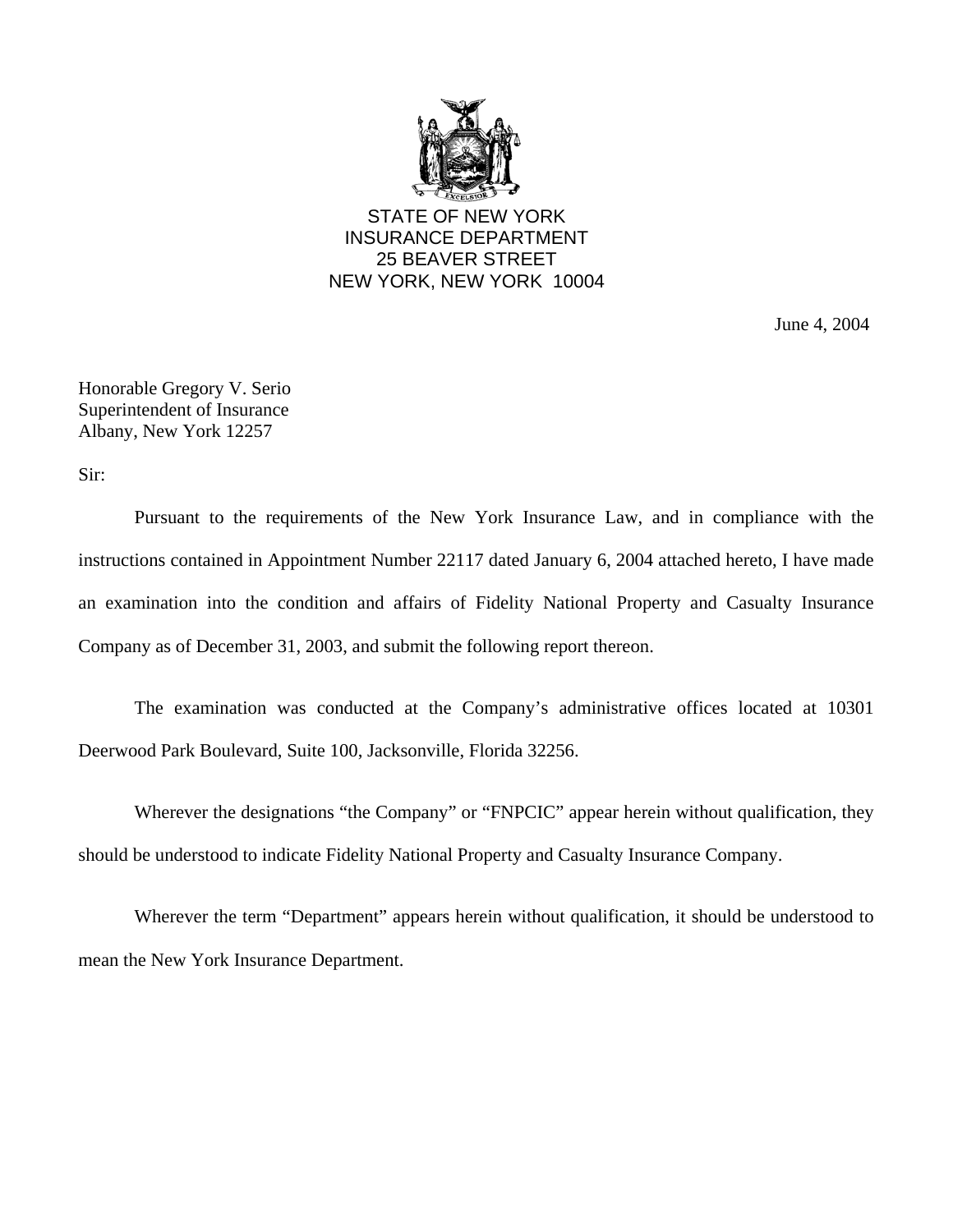#### 1. **SCOPE OF EXAMINATION**

The previous examination was conducted as of December 31, 1999. This examination covered the four-year period from January 1, 2000 through December 31, 2003. Transactions occurring subsequent to this period were reviewed where deemed appropriate by the examiner.

The examination comprised of a complete verification of assets and liabilities as of December 31, 2003. The examination included a review of income, disbursements and company records deemed necessary to accomplish such analysis or verification and utilized, to the extent considered appropriate, work performed by the Company's independent public accountants. A review or audit was also made of the following items as called for in the Examiners Handbook of the National Association of Insurance Commissioners:

> History of Company Management and control Corporate records Fidelity bond and other insurance Territory and plan of operation Growth of Company Business in force by states Loss experience Reinsurance Accounts and records Financial statements

A review was also made to ascertain what action was taken by the Company with regard to comments and recommendations contained in the prior report on examination.

This report on examination is confined to financial statements and comments on those matters which involve departures from laws, regulations or rules, or which are deemed to require explanation or description.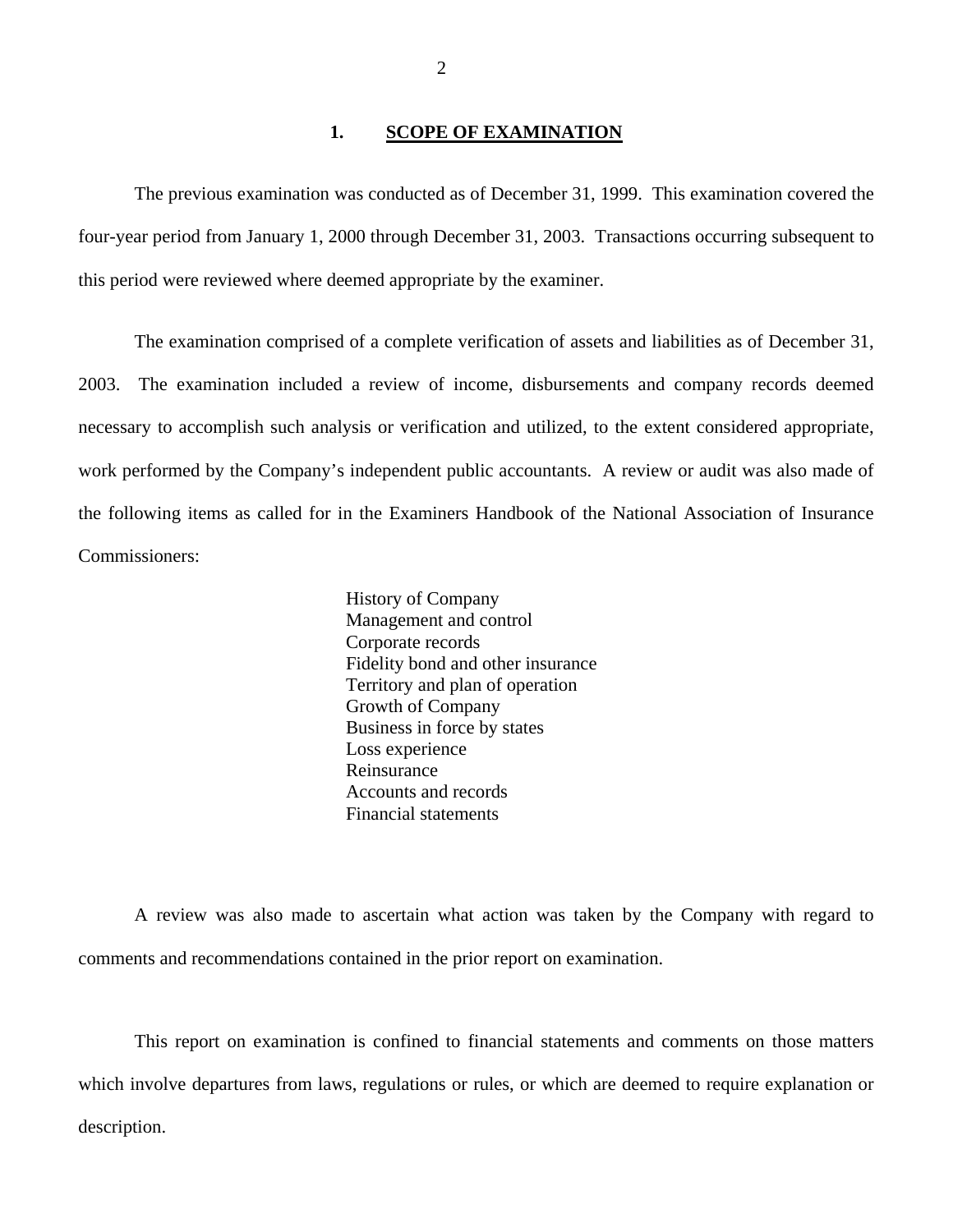#### **2. DESCRIPTION OF COMPANY**

The Company was originally incorporated as Soflens Insurance Company on June 7, 1971, under the laws of the State of New York. As of January 1, 1980 and January 1, 1993, the name was changed to Bausch & Lomb Insurance Company and First Community Insurance Company respectively. Effective January 3, 2003, Fidelity National Financial, Inc. ("FNFI") of Santa Barbara, California acquired all issued and outstanding shares of the Company's stock from Bankers Insurance Group, Inc. ("Bankers"), the owner of the Company since October 1, 1993.

On February 28, 2003, the Company's stock was contributed downstream from FNFI to Fidelity National Title Insurance Company ("FNTIC"), a California domiciled title insurer. On May 1, 2003, the Company's stock was again contributed downstream from FNTIC to Fidelity National Insurance Company ("FNIC"), a California domiciled property and casualty insurer.

On December 12, 2003, the Company changed its name to Fidelity National Property and Casualty Insurance, Inc. and on January 14, 2004 the present name of Fidelity National Property and Casualty Insurance Company was adopted.

Capital paid in is \$3,465,564 consisting of 10,898 shares of common stock at \$318.00 par value per share. Gross paid in and contributed surplus is \$2,384,436. Gross paid in and contributed surplus and capital paid in increased by \$500,000 during the examination period, as follows:

| Year         | Description                                                             | Amount                 |
|--------------|-------------------------------------------------------------------------|------------------------|
| 1999<br>2002 | Beginning gross paid in and contributed surplus<br>Surplus contribution | \$1,884,436<br>500,000 |
| 2003         | Ending gross paid in and contributed surplus                            | \$2,384,436            |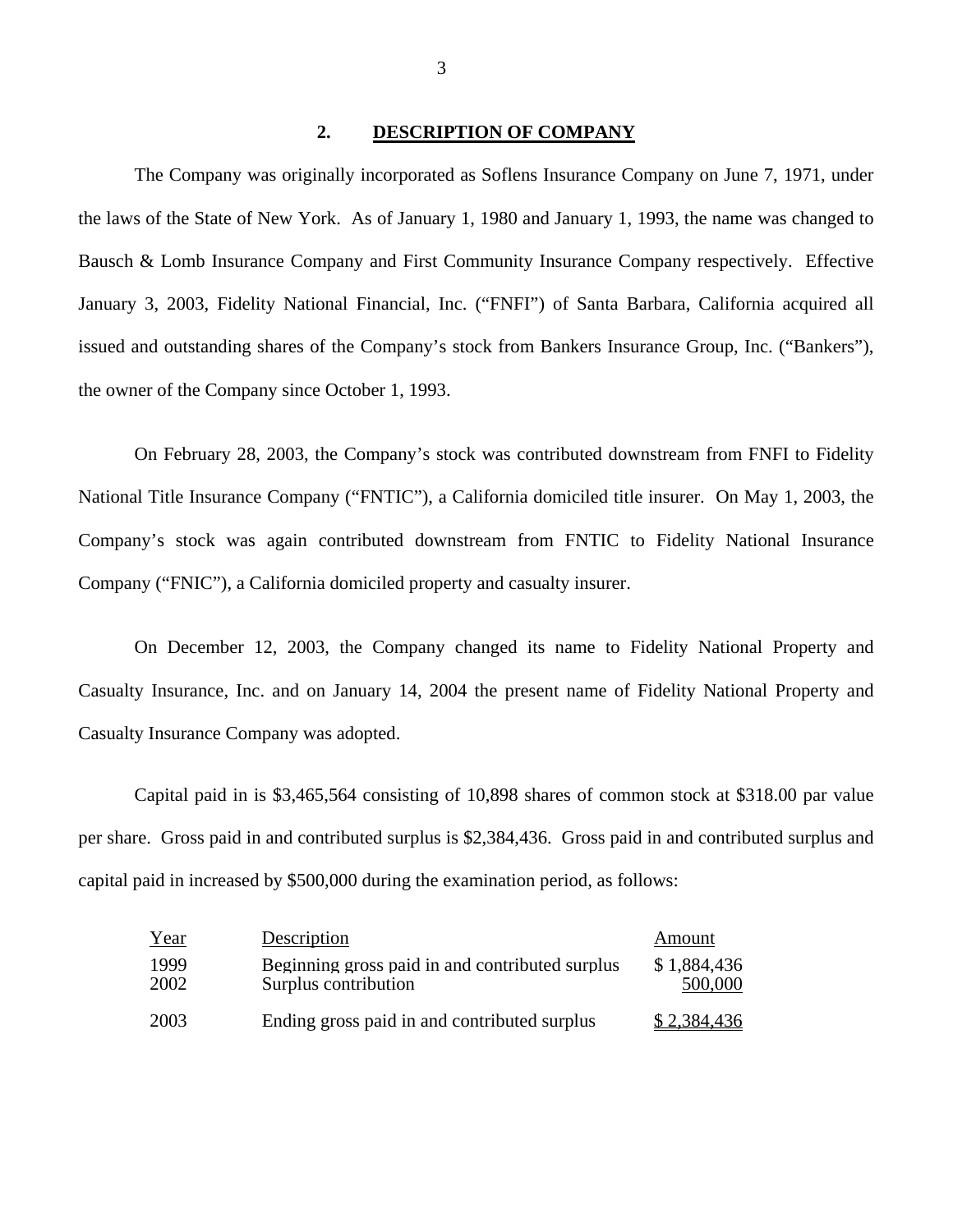#### A. Management

Pursuant to the Company's charter and by-laws, management of the Company is vested in a board of directors consisting of not less than thirteen nor more than twenty-one members. At December 31, 2003, the board of directors was comprised of the following thirteen members:

Chicago, IL Chicago Title

Raymond M. Cavanagh President, New York, NY TSNY Agency

Ronald R. Maudsley Division Manager,

Donald E. Partington General Counsel,

Raymond R. Quirk President,

Frank P. Willey Vice Chairman,

#### Name and Residence Principal Business Affiliation

Christopher Abbinante Strategic Implementation,

Mark O. Davey President and Chief Executive Officer, Fidelity Jacksonville, FL National Property and Casualty Insurance Company.

William P. Foley, II Chief Executive Officer/Chairman, Jacksonville, FL Fidelity National Financial, Inc.

Santa Barbara, CA Fidelity National Financial, Inc.

Irvine, CA Fidelity National Financial, Inc.

Jacksonville, FL Fidelity National Financial, Inc.

Jonathan A. Richards Senior Vice President Legal, New York, NY Fidelity National Financial, Inc.

Peter T. Sadowski Executive Vice President Legal, Jacksonville, FL Fidelity National Financial, Inc.

Ernest D. Smith Division Manager, Jacksonville, FL Fidelity National Financial, Inc.

Alan L. Stinson Chief Financial Officer, Jacksonville, FL Fidelity National Financial, Inc.

Jacksonville, FL Fidelity National Financial, Inc.

Charles H. Wimer Executive Vice President Administration, New York, NY Fidelity National Financial, Inc.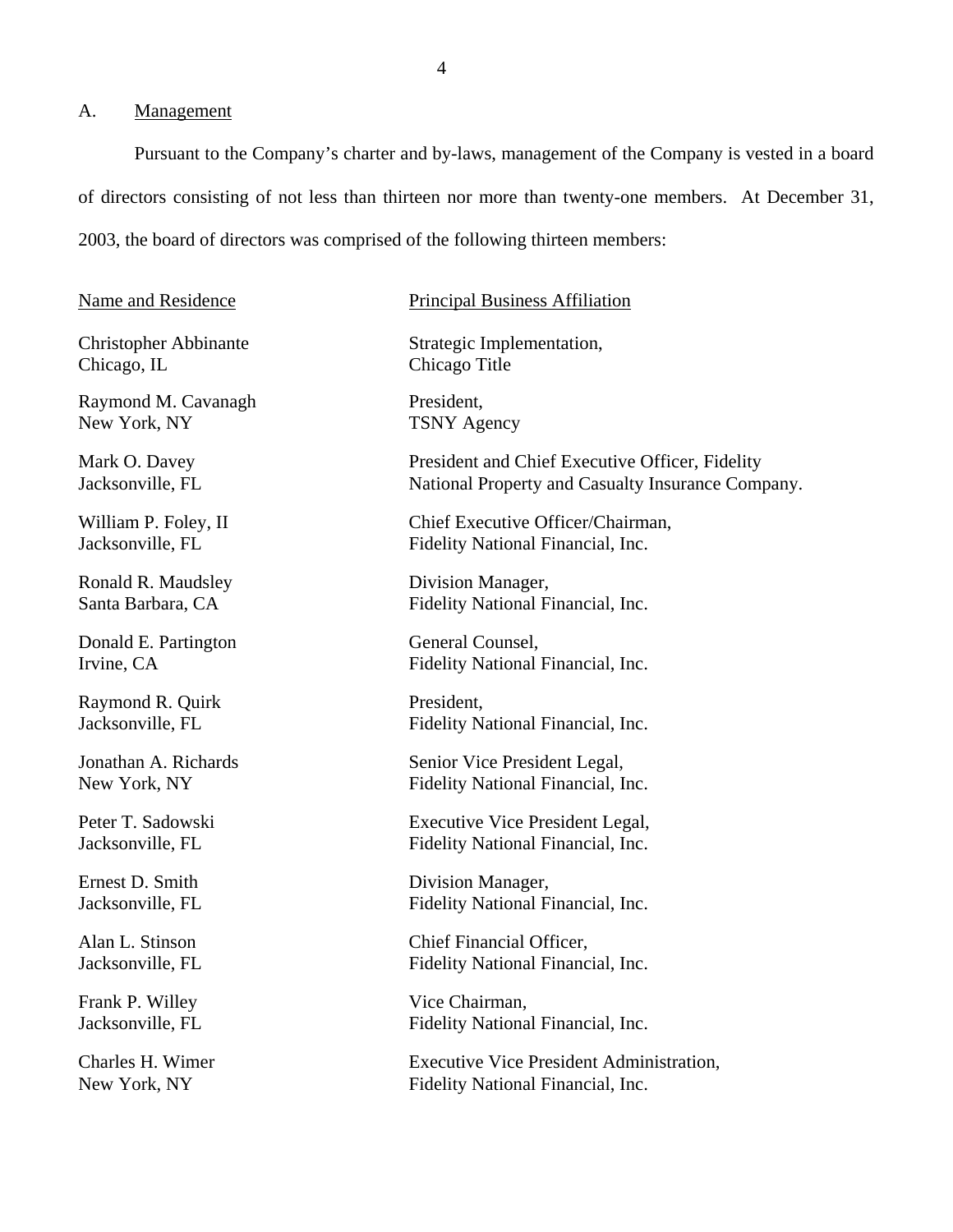A review of the minutes of the board of directors shows that there were no meetings held during

2003. In lieu of meetings, all actions were taken by signed written consent of all directors.

The minutes revealed that for the calendar year 2003, investment transactions were not approved

by the Company's board of directors. Section 1411(a) of the New York Insurance Law states:

"No domestic insurer shall make any loan or investment...unless authorized or approved by its board of directors or a committee thereof responsible for supervising or making such investment or loan".

It is recommended that the board of directors approve all investment transactions pursuant to the

provisions of Section 1411(a) of the New York Insurance Law.

As of December 31, 2003, the principal officers of the Company were as follows:

Name Title

| Mark O. Davey<br>Todd C. Johnson<br>Alan L. Stinson<br>Patrick G. Farenga<br>Peter T. Sadowski<br>Anthony J. Park<br>Anton M. Rosandic | President and Chief Executive Officer<br>Vice President and Corporate Secretary<br>Vice President and Chief Financial Officer<br>Vice President and Treasurer<br>Vice President Legal<br><b>Chief Accounting Officer</b><br><b>Chief Operating Officer</b> |
|----------------------------------------------------------------------------------------------------------------------------------------|------------------------------------------------------------------------------------------------------------------------------------------------------------------------------------------------------------------------------------------------------------|
| George M. Sloane                                                                                                                       | Senior Vice President                                                                                                                                                                                                                                      |
|                                                                                                                                        |                                                                                                                                                                                                                                                            |

#### Conflict of Interest

The Company has an established procedure for disclosure to its board of directors or trustees of any material interest or affiliation on the part of its officers, directors, trustees or responsible employees which is likely to conflict with the official duties of such person. In 2003, only four out of the thirteen directors signed the conflict of interest statements. It is recommended that all directors sign an annual conflict of interest statement.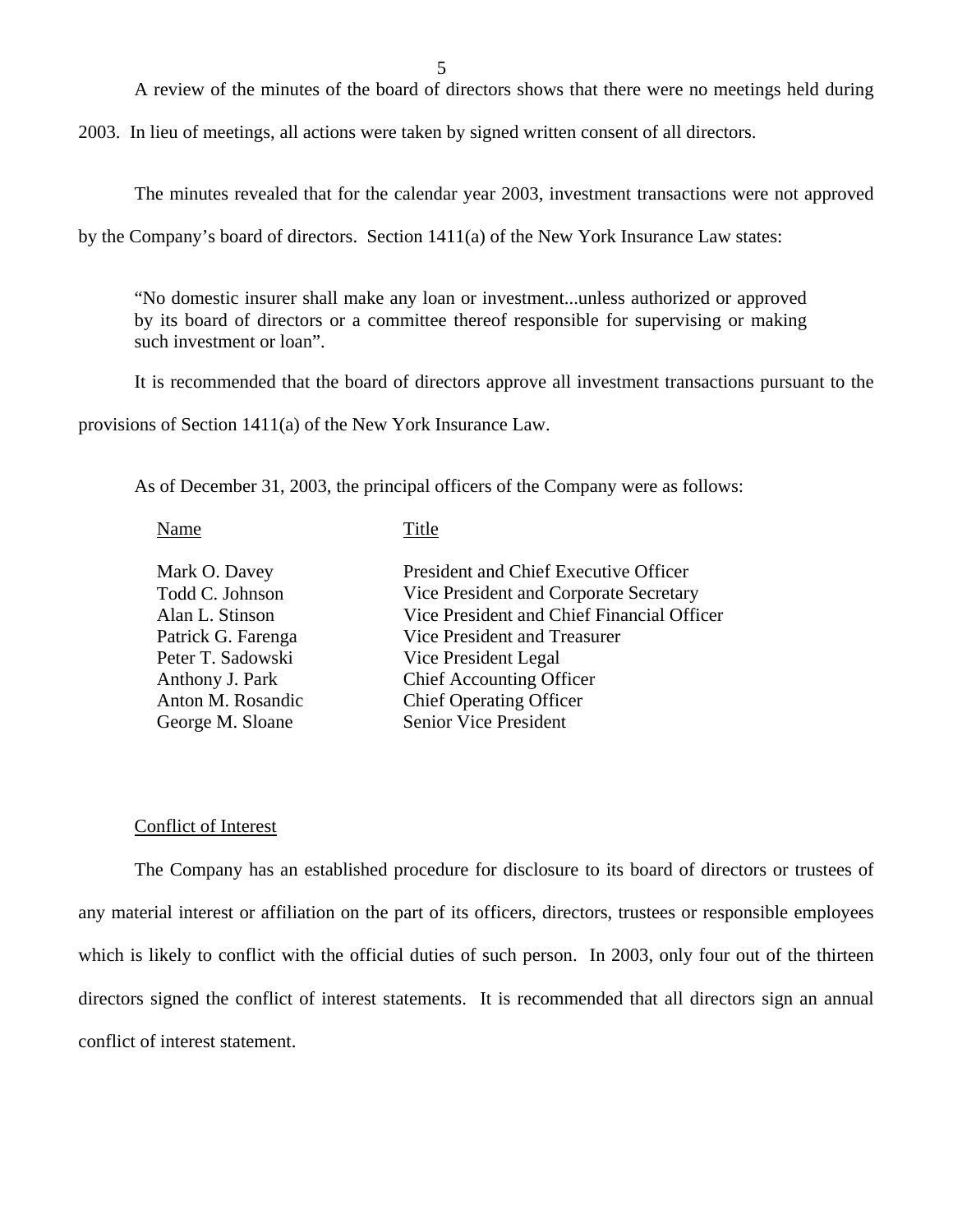# B. Territory and Plan of Operation

As of December 31, 2003, the Company was licensed to write business in the District of Columbia and all fifty states.

As of the examination date, the Company was authorized to transact the kinds of insurance as defined in the following numbered paragraphs of Section 1113(a) of the New York Insurance Law:

| <b>Paragraph</b> | Line of Business                               |
|------------------|------------------------------------------------|
| 3                | Accident & health                              |
| $\overline{4}$   | Fire                                           |
| 5                | Miscellaneous property damage                  |
| 7                | Burglary and theft                             |
| 8                | <b>Glass</b>                                   |
| 12               | Collision                                      |
| 13               | Personal injury liability                      |
| 14               | Property damage liability                      |
| 15               | Workers' compensation and employers' liability |
| 16               | Fidelity and surety                            |
| 17               | Credit                                         |
| 19               | Motor vehicle and aircraft physical damage.    |
| 20               | Marine and inland marine                       |
| 21               | Marine protection and indemnity                |
| 24               | Credit unemployment                            |
| 26(A)(B)(C)      | Gap                                            |

The following schedule shows the direct premiums written by the Company both in total and in New York for the period under examination:

#### DIRECT PREMIUMS WRITTEN

|          |                |                            | Premiums Written in New York    |
|----------|----------------|----------------------------|---------------------------------|
| Calendar |                |                            | State as a percentage of United |
| Year     | New York State | <b>Total United States</b> | <b>States Premiums Written</b>  |
|          |                |                            |                                 |
| 2000     | \$2,214,065    | \$41,302,197               | 5.36%                           |
| 2001     | \$2,670,747    | \$47,129,668               | 5.67%                           |
| 2002     | \$3,347,988    | \$51,128,617               | 6.55%                           |
| 2003     | \$3,602,719    | \$200,975,480              | 1.79%                           |

6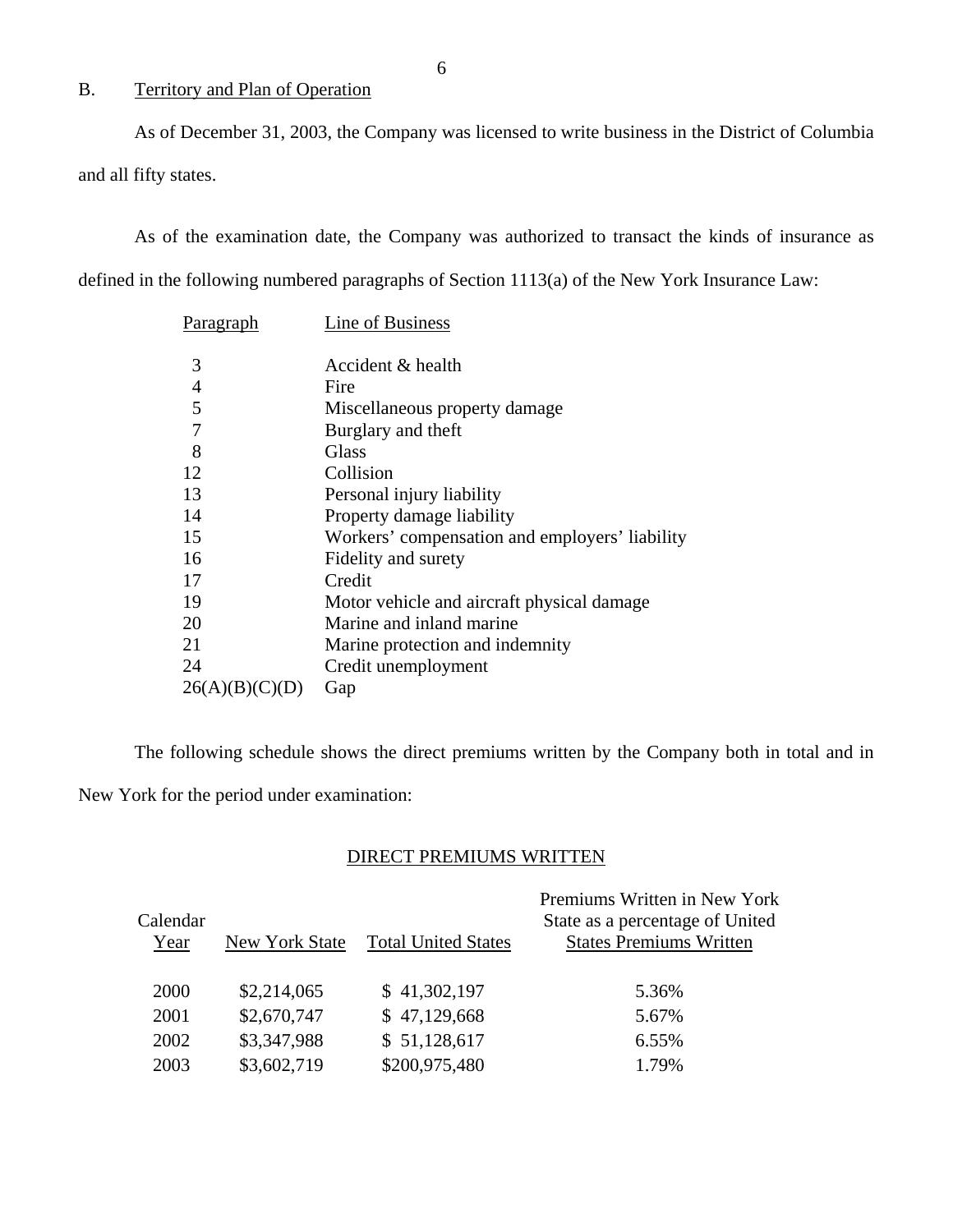<span id="page-8-0"></span>Based on the lines of business for which the Company is licensed and the Company's current capital structure, and pursuant to the requirements of Articles 13 and 41 of the New York Insurance Law, the Company is required to maintain a minimum surplus to policyholders in the amount of \$4,450,000.

#### C. Reinsurance

#### Assumed

The Company assumes a relatively minor volume of business as compared to its direct writings.

#### Ceded

The Company participates in the Florida Hurricane Catastrophe Fund administered by the State Board of Administration of the State of Florida ("SBA"). As a participant, the SBA reimburses the Company for losses caused by any storm declared to be a hurricane by the National Hurricane Center.

Since 1994, the Company has been a servicing carrier for the National Flood Insurance Program under the "write your own" program. Business written under this program is 100% ceded to the United States Government. In exchange for the services provided under the program, the Company receives a ceding commission fee based on losses incurred related to the flood business only.

Concurrent with the acquisition of the Company from the Bankers Insurance Group, all net policy liabilities of the Company incurred prior to January 3, 2003 were assumed by Bankers Insurance Company pursuant to a loss portfolio transfer agreement. This transaction is accounted for as retroactive reinsurance pursuant to paragraph 28 of SSAP 62. Additionally, the agreement also reinsures a 100% quota share of the new and renewal policies related to business serviced by the Bankers Insurance Group and written by the Company. This agreement expires on January 3, 2005.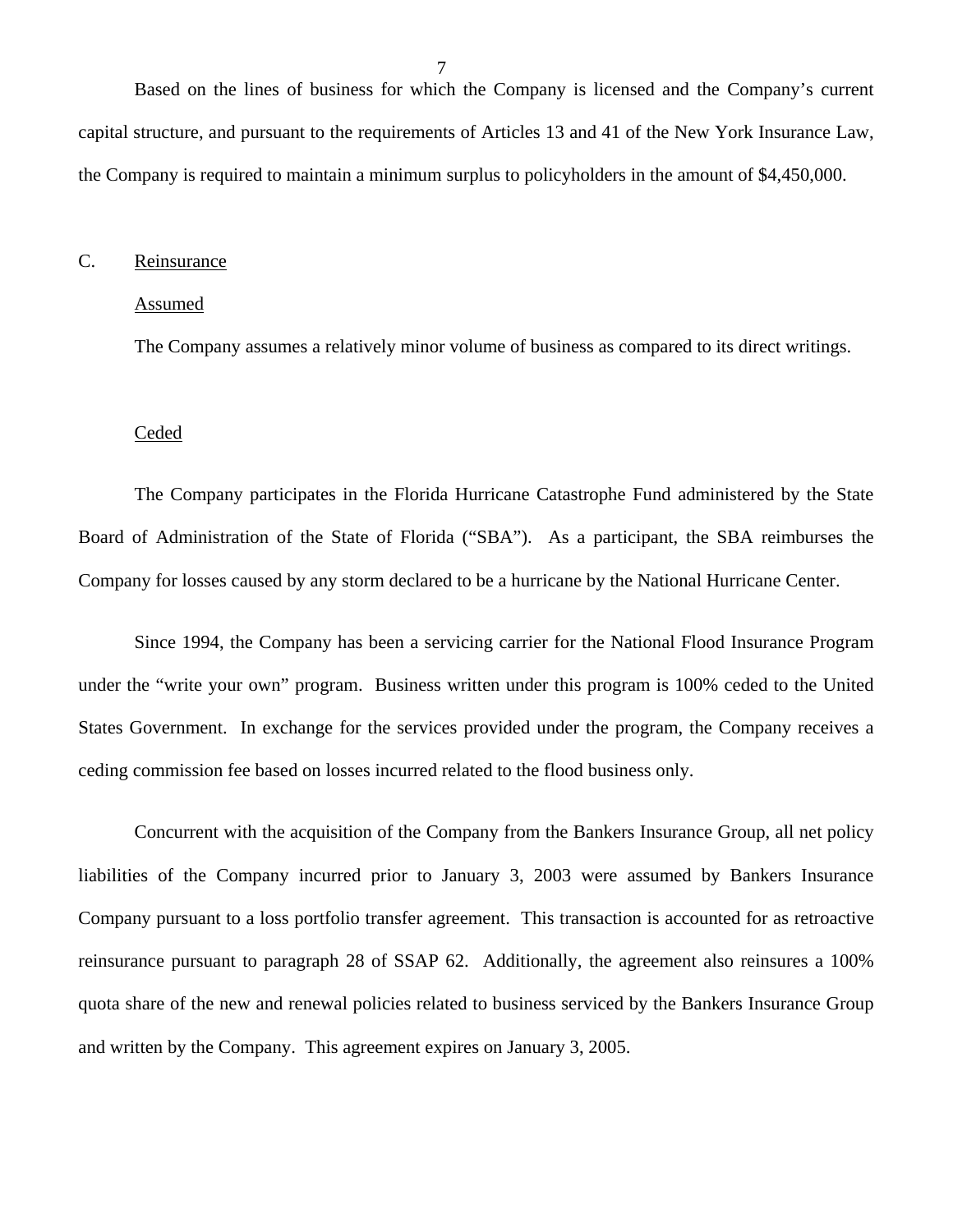Effective January 3, 2003, the Company entered into a 100% quota share reinsurance agreement with an affiliate, Fidelity National Insurance Company ("FNIC"). This agreement covers all non-flood and non-Bankers Insurance Group business written by the Company. Under the terms of this agreement FNIC agrees to reinsure up to 100% of the Company's acceptable risks. The agreement was not submitted to the Department prior to enactment. Pursuant to Section 1505(d)(2) of the New York Insurance Law, the Company was required to notify the Superintendent in writing of its intention to enter into such agreement at least 30 days prior to the effective date.

It is recommended that the Company comply with the notification requirements set forth in Section 1505(d)(2) of the New York Insurance Law.

The Company was made aware of the violation noted above. Subsequent to the examination date, on April 7, 2004, the Company submitted the agreement to the Department. This agreement is currently under review.

The Schedule F data as contained in the Company's filed annual statements was found to accurately reflect its reinsurance transactions.

The examiner reviewed all ceded reinsurance contracts in effect at December 31, 2003. The contracts all contained the required standard clauses including insolvency clauses meeting the requirements of Section 1308 of the New York Insurance Law.

#### Unauthorized Reinsurance

The trust agreement obtained by the Company in order to take credit for cessions made to unauthorized reinsurers was reviewed for compliance with Department Regulation 114. The review revealed that trust agreement does not contain the required clause of termination notification from trustee to the beneficiary as per Part  $126.3(g)$  of Department Regulation 114, which states:

8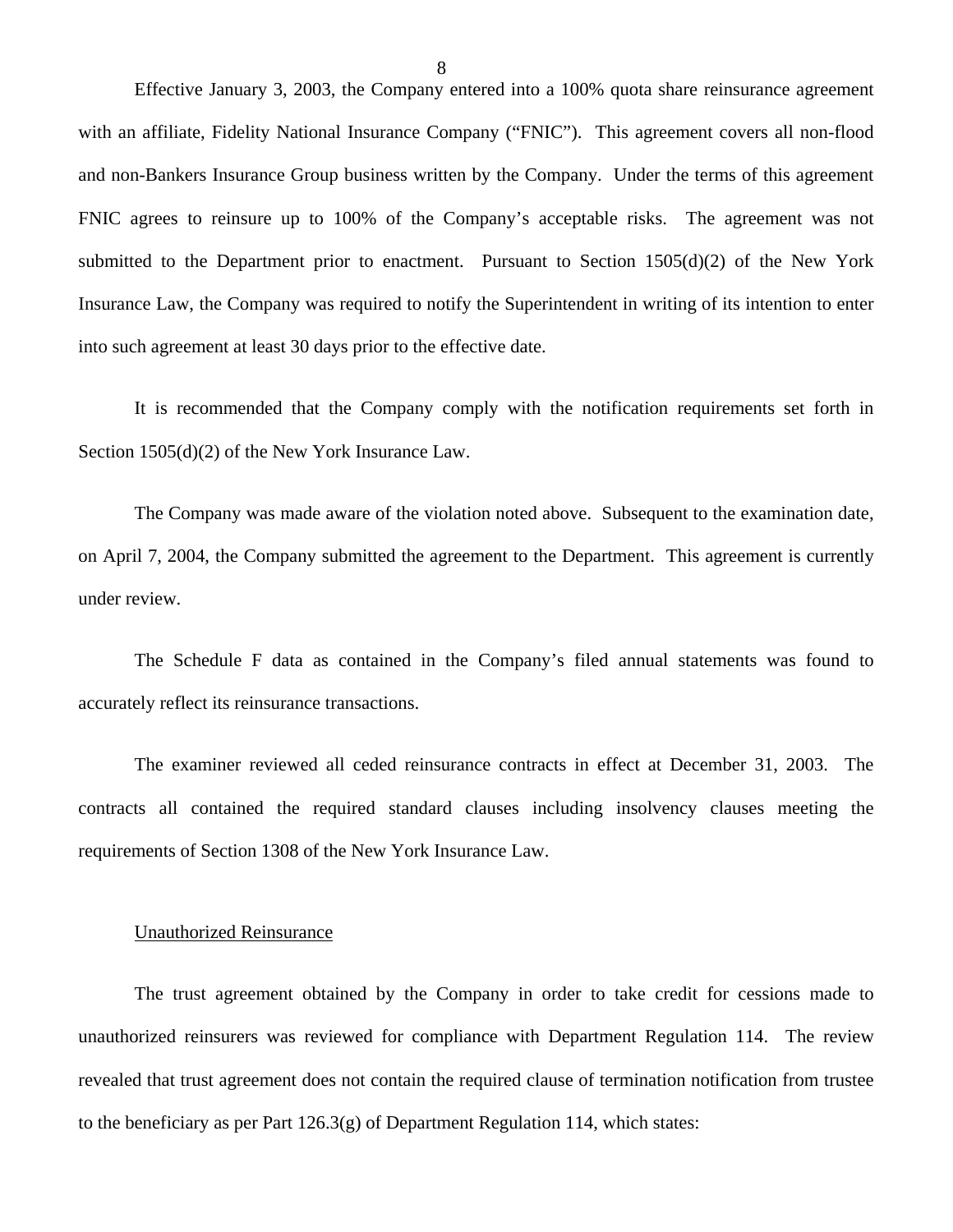"The trust agreement must provide that at least 30 days, but not more than 45 days, prior to termination of the trust account, written notification of termination shall be delivered by the trustee to the beneficiary".

It is recommended that the Company obtain a trust agreement that includes the required clause stated above.

#### D. Holding Company System

The Company is a member of the Fidelity National Financial, Inc. The Company is a whollyowned subsidiary of Fidelity National Insurance Company, a State of California corporation, which is ultimately controlled by Fidelity National Financial, Inc.

A review of the holding company registration statements filed with this Department indicated that such filings were complete and were filed in a timely manner pursuant to Article 15 of the New York Insurance Law and Department Regulation 52.

The following is an abbreviated chart of the holding company system at December 31, 2003:

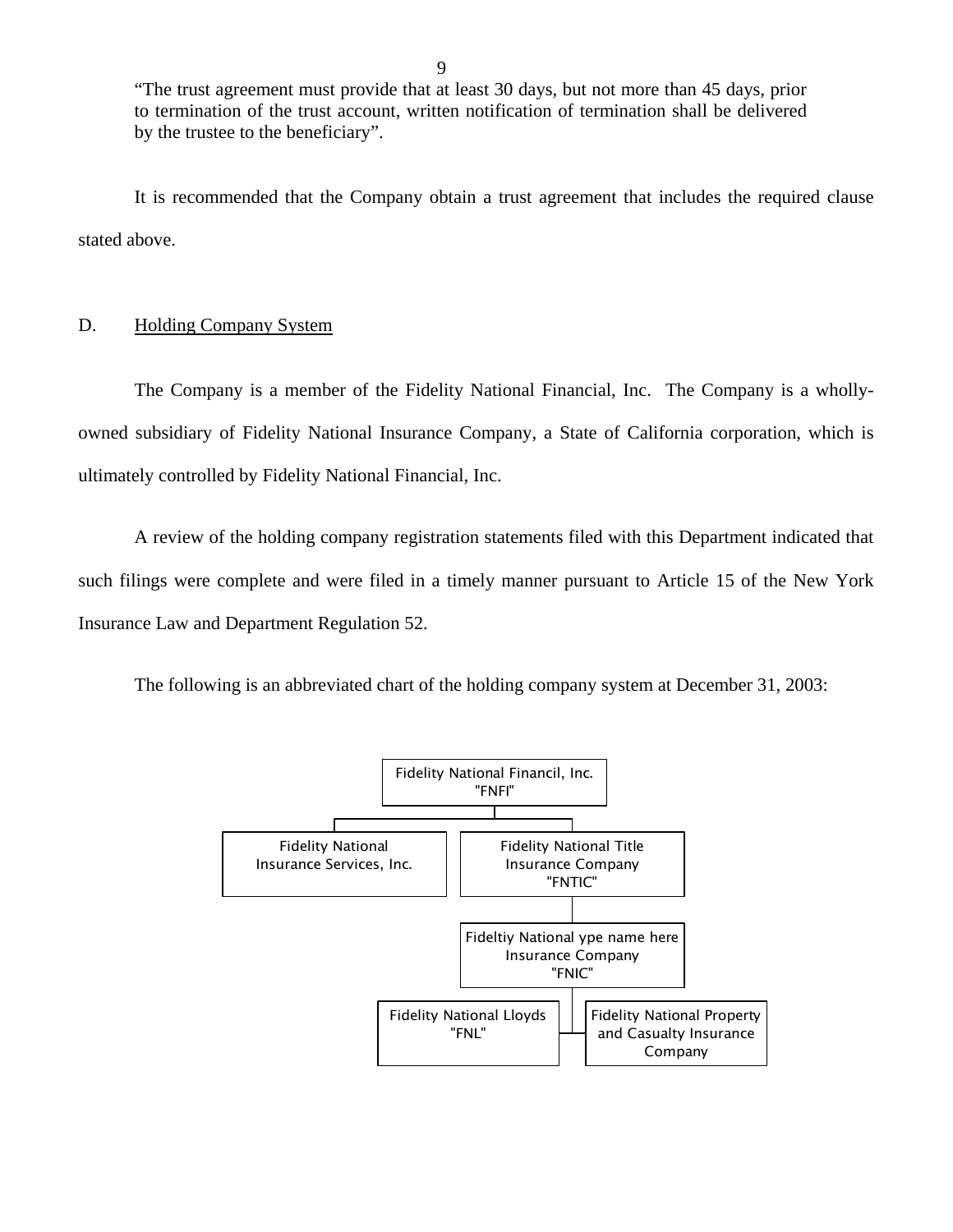At December 31, 2003, the Company was party to the following agreements with other members of its holding company system:

#### Tax Allocation Agreement

The Company entered into Tax allocation and tax reimbursement agreement with Fidelity National Financial, Inc. and several of its subsidiaries. Pursuant to the terms of the agreement, the parties file consolidated federal income tax returns. The agreement provides that the Company's tax liability, on a consolidated basis, would be no more than what it would have been if the Company filed a separate return on a stand alone basis. The agreement was not filed with the Department prior to enactment.

Pursuant to Circular Letter No. 33 (1979) of the Department, the Company was required to notify the Superintendent in writing of its intention to enter into such agreement at least thirty days prior to the effective date of the agreement.

It is recommended that the Company comply with the notification requirements set forth in the Department Circular Letter No. 33 (1979).

At the examiner's request, the Company filed this tax allocation agreement on April 7, 2004. This tax allocation agreement is currently under review.

#### Master Service Agreement

Effective March 12, 2003, the Company entered into a master service agreement with Fidelity National Financial, Inc. and several of its subsidiaries. Under the terms of this agreement, services such as underwriting, claim settlement, payroll, legal, communications, advertising, regulatory, financial, general administrative services, investment services, etc shall be performed by any of the affiliates. The agreement was not submitted to the Department prior to enactment. Pursuant to Section 1505(d)(3) of the New York Insurance Law, the Company is required to notify the Superintendent in writing of its intention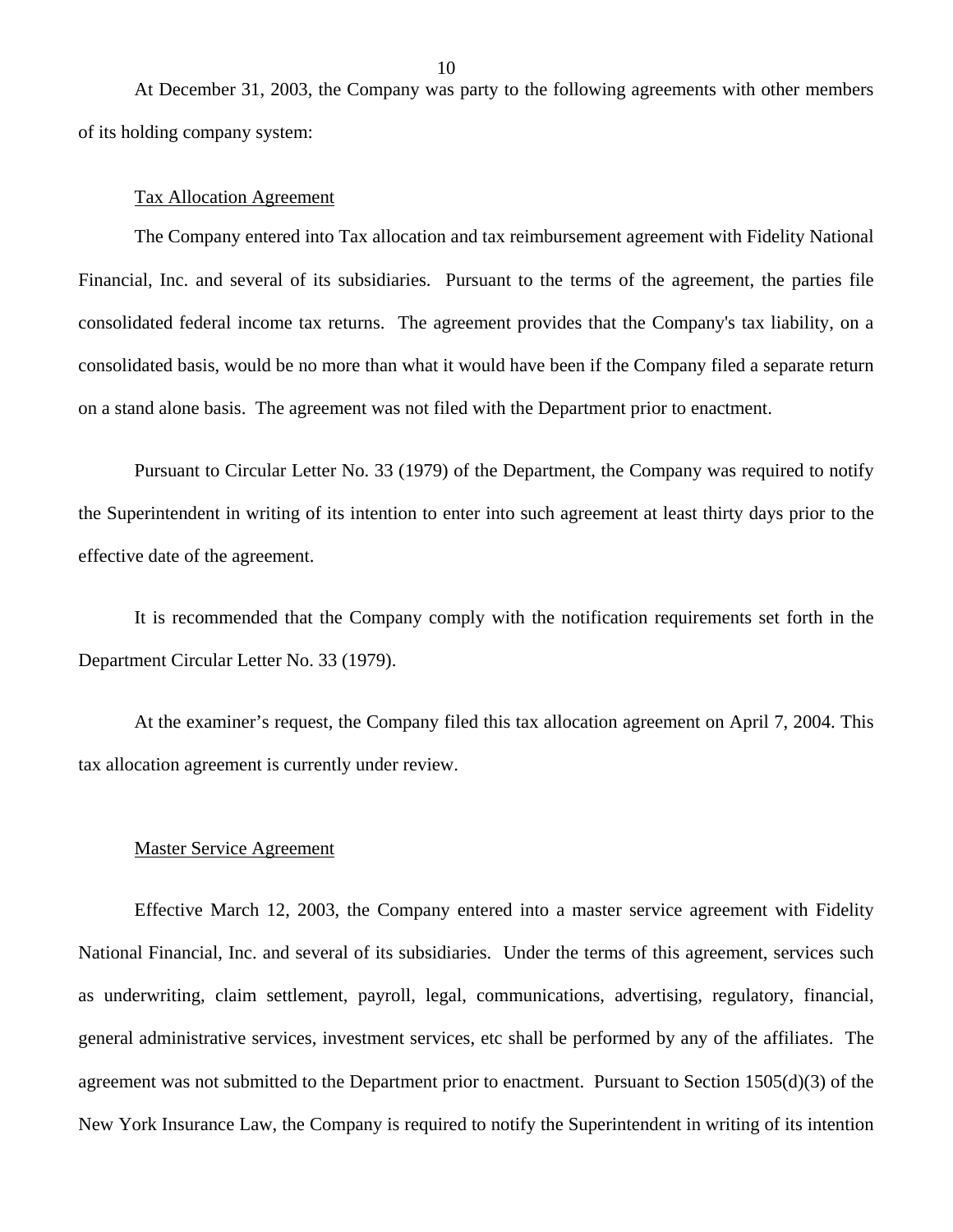<span id="page-12-0"></span>to enter into such agreement at least thirty days prior to the effective date of the agreement. The Company therefore violated Section 1505(d)(3) of the New York Insurance Law by failing to file its master service agreement with the Department thirty days prior to its implementation.

It is recommended that the Company comply with the notification requirements set forth in Section 1505(d)(3) of the New York Insurance Law.

The Company was made aware of the violation noted above. Subsequent to the examination date, on April 7, 2004, the Company submitted this agreement to the Department. This agreement is currently under review.

#### E. Abandoned Property Law

Section 1316 of the New York State Abandoned Property Law provides that amounts payable to a resident of this state from a policy of insurance, if unclaimed for three years, shall be deemed to be abandoned property. Such abandoned property shall be reported to the comptroller on or before the first day of April each year. Such filing is required of all insurers regardless of whether or not they have any abandoned property to report.

The Company's abandoned property reports for the period of this examination were all filed on a timely basis pursuant to the provisions of Section 1316 of the New York Abandoned Property Law, with the exception of the abandoned property report required for year-end 2003. It is recommended that the Company file its abandoned property reports on a timely basis pursuant to the provisions of Section 1316 of the New York State Abandoned Property Law.

#### F. Significant Operating Ratios

The following ratios have been computed as of December 31, 2003, based upon the results of this examination: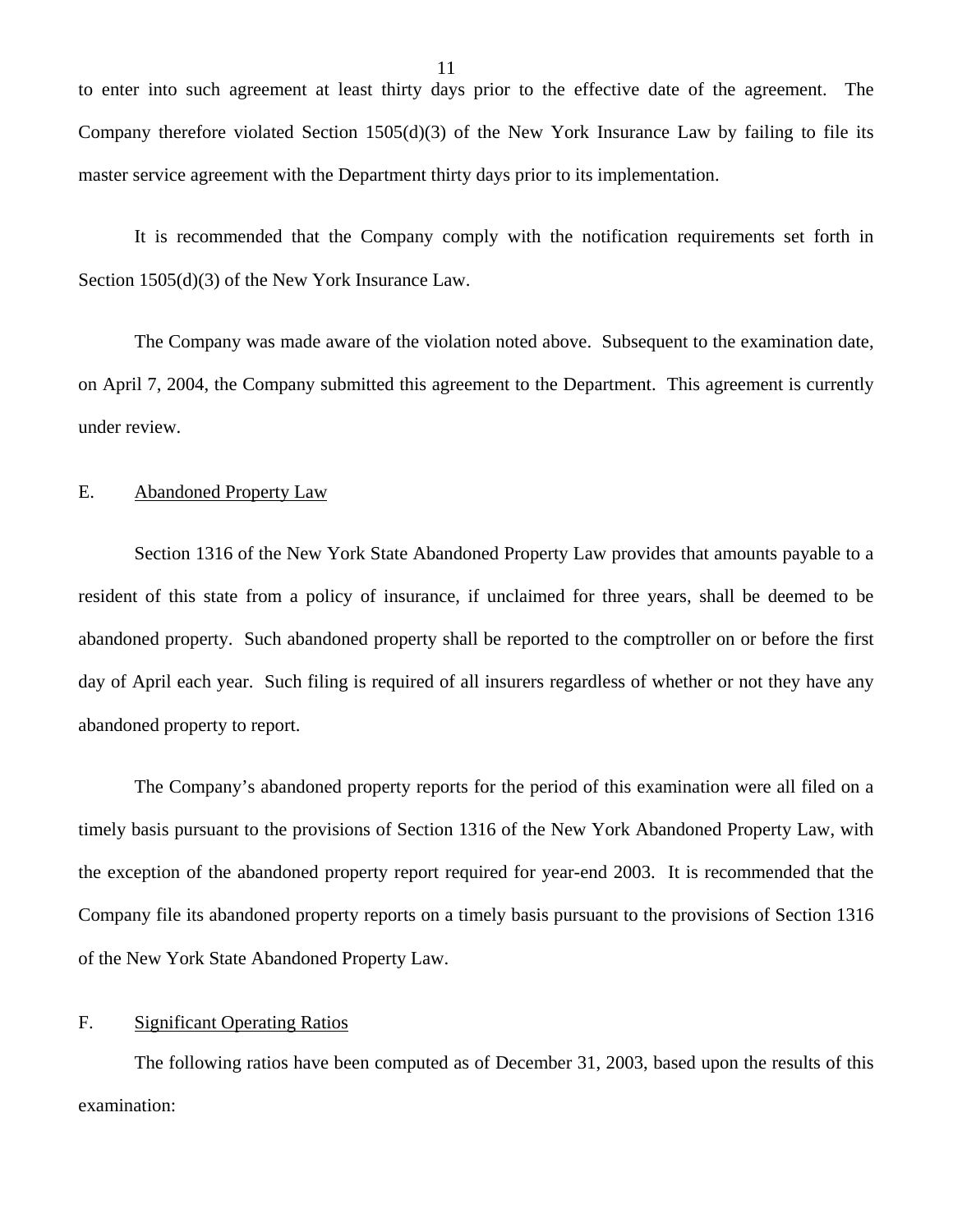| Net premiums written to<br>surplus as regards policyholders                               | $0\%$ |
|-------------------------------------------------------------------------------------------|-------|
| Liabilities to liquid assets (cash and invested assets<br>less investments in affiliates) | 56%   |
| Premiums in course of collection to<br>surplus as regards policyholders                   | 15%   |

All of the above ratios fall within the benchmark ranges set forth in the Insurance Regulatory Information System of the National Association of Insurance Commissioners.

The underwriting ratios presented below are on an earned/incurred basis and encompass the fouryear period covered by this examination:

|                                      | Amount       | Ratios |
|--------------------------------------|--------------|--------|
| Losses and loss                      |              |        |
| adjustment expenses incurred         | \$20,027,258 | 52.57% |
| Other underwriting expenses incurred | 13,354,587   | 35.05  |
| Net underwriting loss                | 4,715,241    | 12.38  |
| Premiums earned                      | \$38,097,086 |        |

#### G. Accounts and Records

## 1. Service Agreement with Insurance Management Solutions Group ("IMSG")

Effective January 3, 2003, the Company entered into a service agreement with Insurance Management Solutions Group, ("IMSG") a subsidiary of National Flood Services Inc. Pursuant to the terms of the agreement, IMSG performs certain administrative and special services such as claims processing, functional support services and customer service for the Company flood business ceded to the national flood insurance program under the "write your own"("WYO") program. IMSG also makes available property, data processing and communication equipment, and facilities as the Company may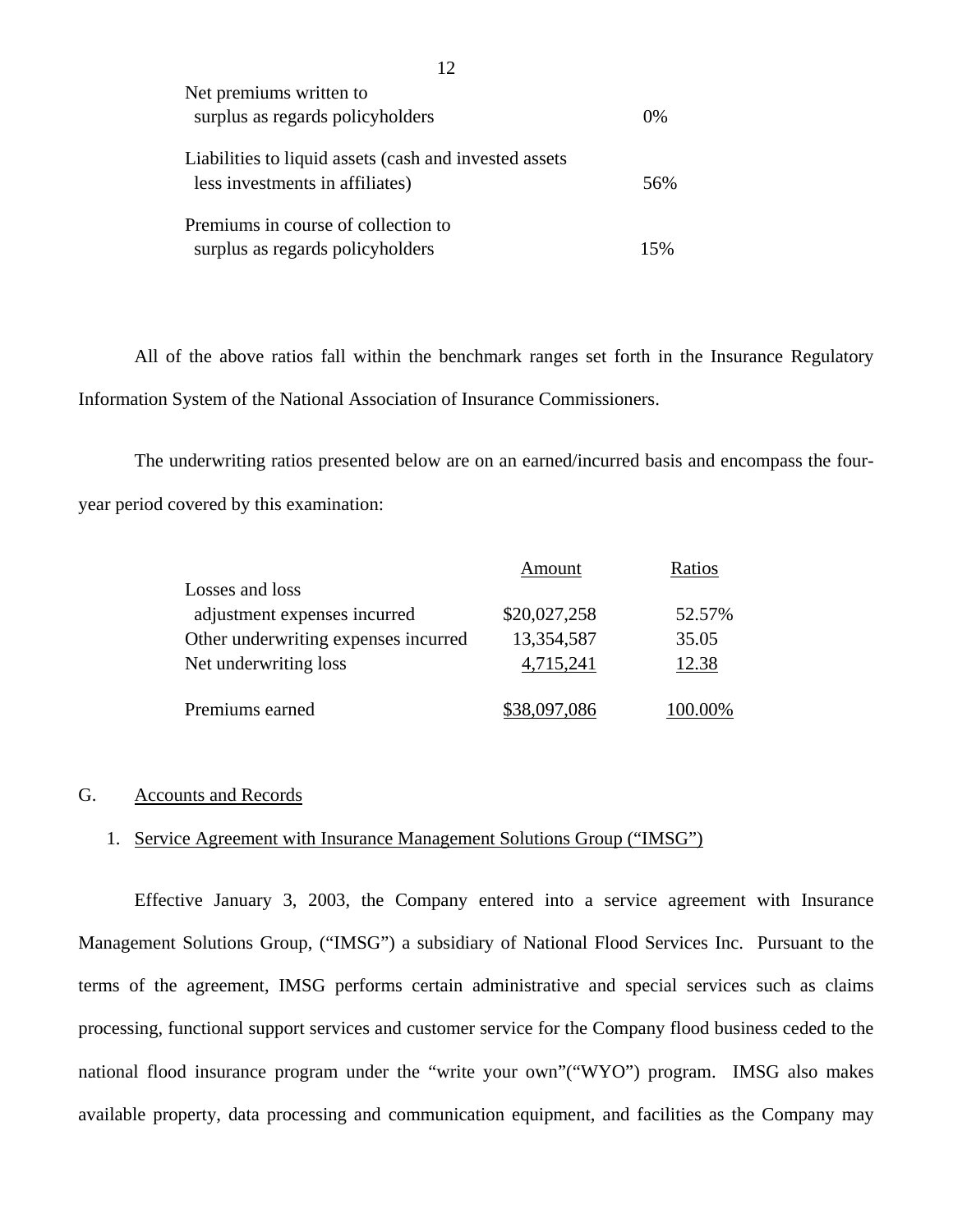request. In exchange for providing these services and facilities, the Company reimburses IMSG pursuant to a service fee schedule. Service fees for claim services are based on a percentage of paid claims and the service fees for policy issuance are based on a percentage of written premiums.

The agreement calls for a biennial audit of any and all WYO Flood Program business written by the Company to be conducted at IMSG premises and at Company's expense. The examination review indicated that the last audit performed by an independent auditor was as of September 30, 2001.

It is recommended that the Company require biennial audits of WYO Flood Program business as set forth in the agreement.

#### 2. Engagement Letter

The engagement letter between the Company and the certified public accounting ("CPA") firm of

KPMG is missing the following required clauses pursuant to Department Regulation 118, Part 89.2:

"(a) on or before May  $31<sup>st</sup>$ , the CPA shall provide an audited financial statement of such insurer and of any subsidiary required by Section 307(b)(1) of the Insurance Law together with an opinion on the financial statements of such insurer and any such subsidiary for the prior calendar year and an evaluation of the insurer's and any such subsidiary's accounting procedures and internal control systems as are necessary to the furnishing of the opinion;

(b) any determination by the CPA that the insurer has materially misstated its financial condition as reported to the superintendent or that the insurer does not meet minimum capital or surplus to policyholders requirements set forth in the Insurance Law shall be given by the CPA, in writing, to the superintendent within 15 calendar days following such determination..."

It is recommended that the Company's agreement with its CPA firm include all of the provisions set forth in Part 89.2 of Department Regulation 118.

#### 3. Custodian Agreement

Management answered affirmatively to the following General Interrogatory: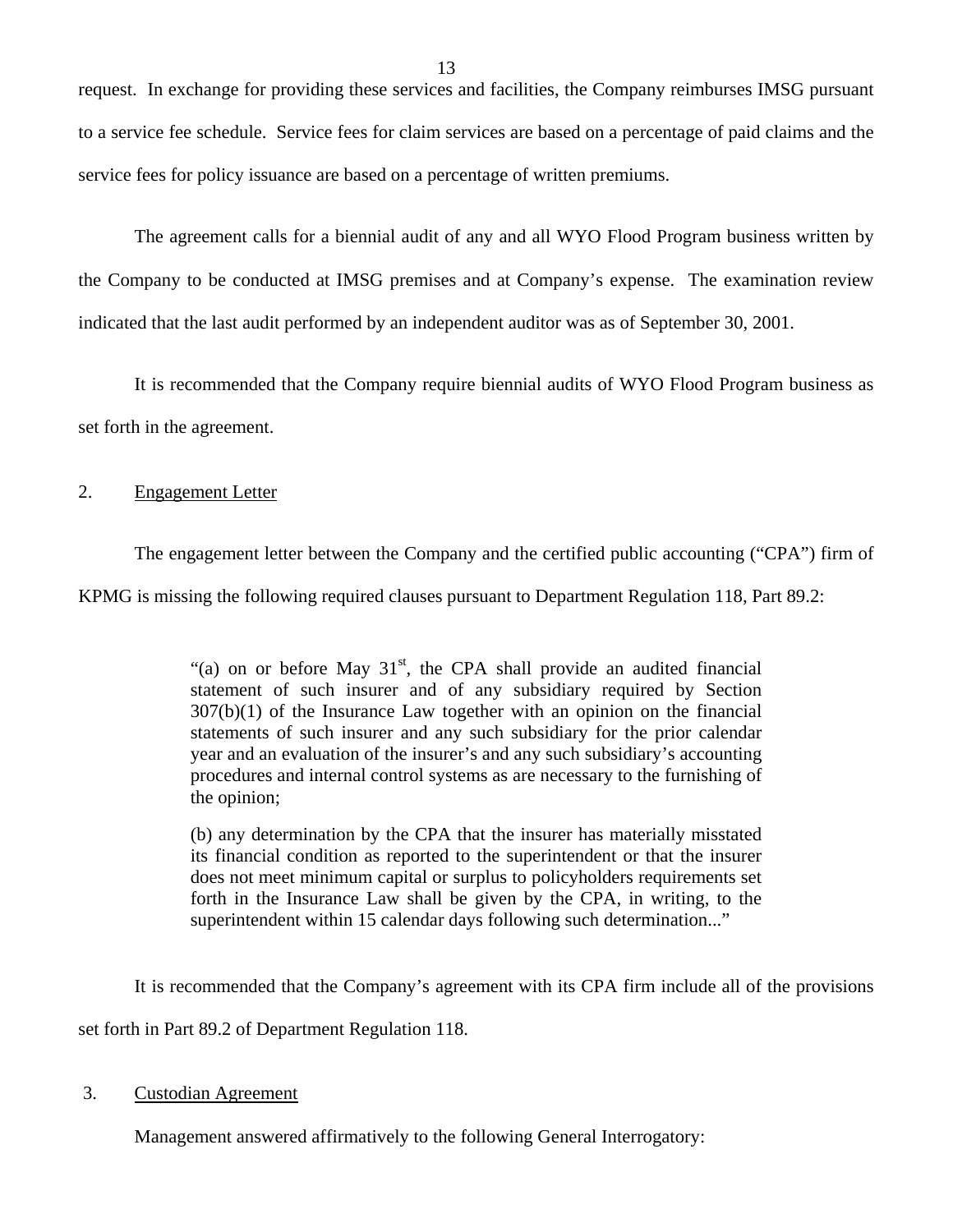"Excluding items in Schedule E, real estate, mortgage loans and investments held physically in the reporting entity's offices, vaults or safety deposit boxes, were all stocks, bonds and other securities, owned throughout the current year held pursuant to a custodial agreement with a qualified bank or trust company in accordance with Part 1-General, Section IV.H-Custodial or Safekeeping Agreements of the NAIC Financial Condition Examiners Handbook?"

However, examination review indicated that the Company's custodial agreement was lacking the

protective covenants set forth in Section IV. H of the NAIC Financial Condition Examiners Handbook.

It is recommended that the Company procure a custodial agreement that is in compliance with the

NAIC guidelines.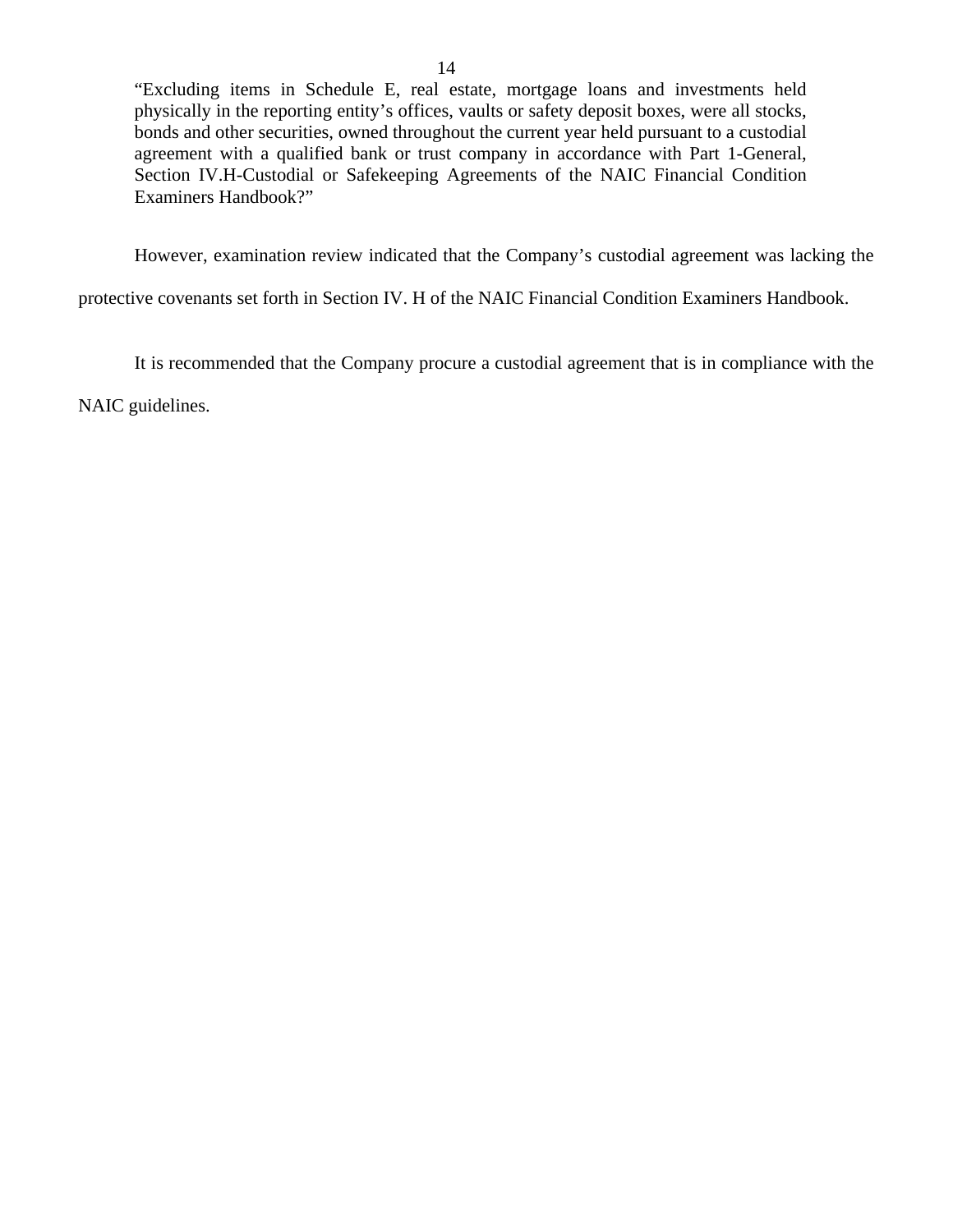# **3. FINANCIAL STATEMENTS**

# <span id="page-16-0"></span>A Balance Sheet

The following shows the assets, liabilities and surplus as regards policyholders as determined by this examination as of December 31, 2003 and as reported by the Company:

| Assets                                                 | Assets       | <b>Assets Not</b><br>Admitted | Net Admitted<br>Assets |
|--------------------------------------------------------|--------------|-------------------------------|------------------------|
| <b>Bonds</b>                                           | \$15,103,427 | \$0                           | \$15,103,427           |
| Common stocks                                          | 932          | $\theta$                      | 932                    |
| Cash, cash equivalents                                 |              |                               |                        |
| and short-term investments                             | 10,748,535   | 0                             | 10,748,535             |
| Receivable for securities                              | 5,128        | $\Omega$                      | 5,128                  |
| Investment income due                                  |              |                               |                        |
| and accrued                                            | 164,798      | 0                             | 164,798                |
| Uncollected premiums and<br>agents' balances in course |              |                               |                        |
| of collection                                          | 1,987,724    | $\Omega$                      | 1,987,724              |
| Net deferred tax asset                                 | 53,258       | $\overline{0}$                | 53,258                 |
| <b>Totals Assets</b>                                   | \$28,063,802 | \$ <u>0</u>                   | \$28,063,802           |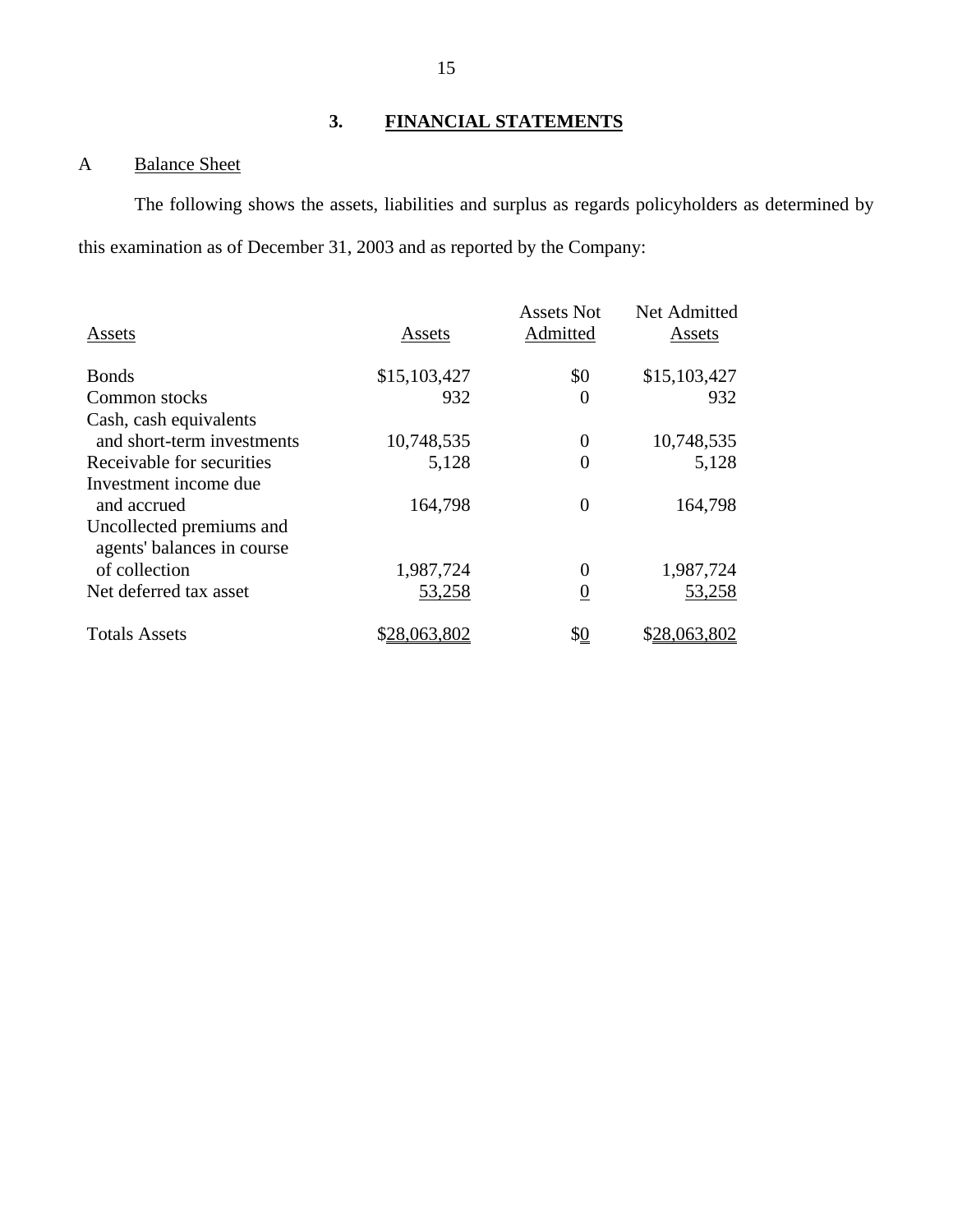# Liabilities, Ssurplus and Other Funds

## **Liabilities**

| Losses                                                                   |           | \$<br>898,831 |
|--------------------------------------------------------------------------|-----------|---------------|
| Loss adjustment expenses                                                 |           | 196,619       |
| Commissions payable, contingent commissions and other<br>similar charges |           | 3,258,529     |
| Other expenses (excluding taxes, licenses and fees)                      |           | 100,892       |
| Taxes, licenses and fees (excluding federal and foreign<br>income taxes) |           | 2,834,986     |
| Current federal and foreign income taxes                                 |           | 375,357       |
| Unearned premiums                                                        |           | 12            |
| Ceded reinsurance premiums payable (net of ceding                        |           |               |
| commissions)                                                             |           | 5,490,607     |
| Payable to parent, subsidiaries and affiliates                           |           | 2,574,468     |
| Retroactive reinsurance reserves ceded                                   |           | (1,095,451)   |
| <b>Total liabilities</b>                                                 |           | \$14,634,850  |
| <b>Surplus and Other Funds</b>                                           |           |               |
| Surplus from retroactive reinsurance ceded                               | \$110,368 |               |
| Common capital stock                                                     | 3,465,564 |               |
| Gross paid in and contributed surplus                                    | 2,384,436 |               |
| Unassigned funds (surplus)                                               | 7,468,584 |               |
| Surplus as regards policyholders                                         |           | 13,428,952    |
| Total liabilities and other surplus fund                                 |           | \$28,063,802  |

NOTE: The Internal Revenue Service has not yet begun to audit the tax returns covering tax years 2000 through 2003. The examiner is unaware of any potential exposure of the Company to any tax assessment and no liability has been established herein relative to such contingency.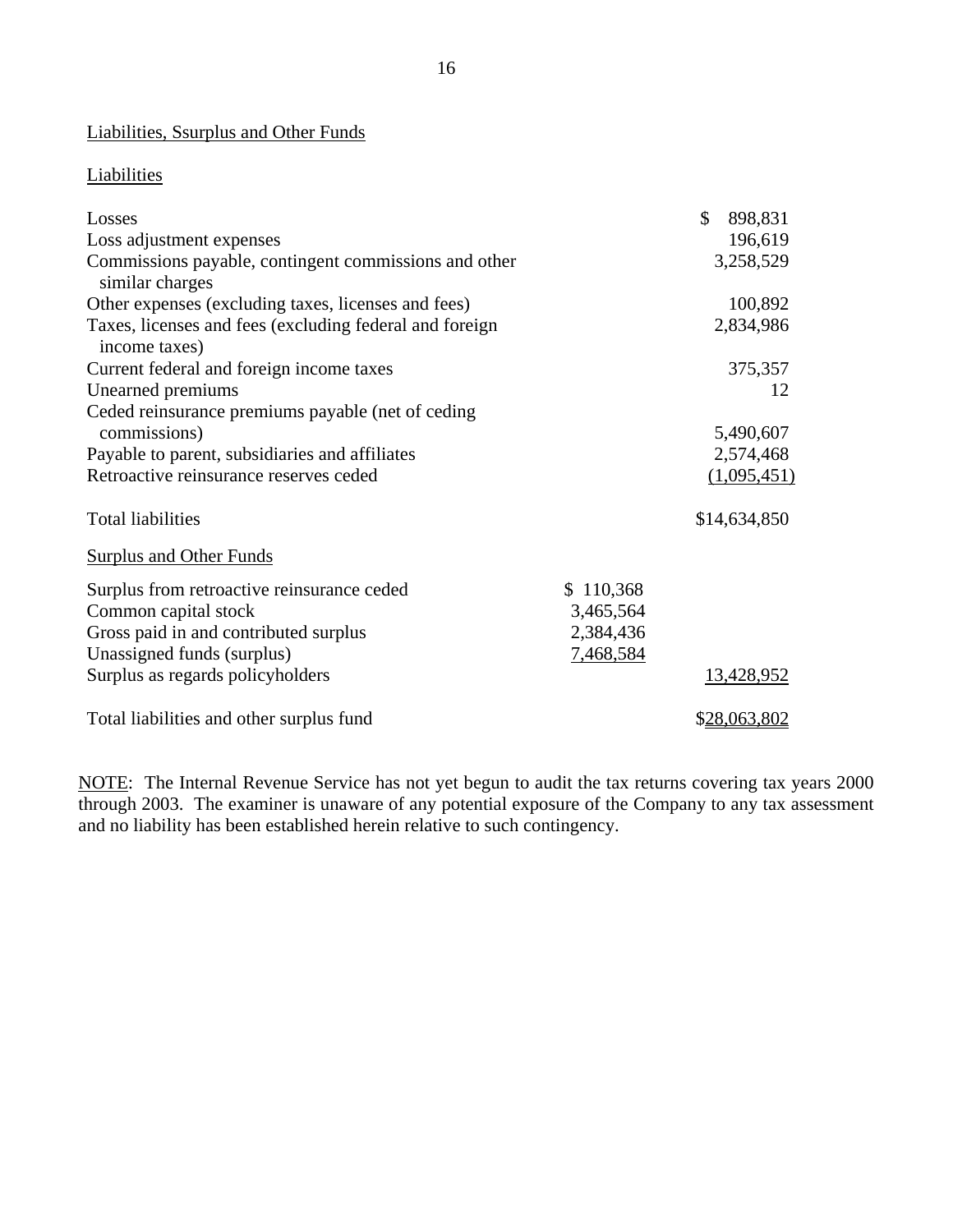# B. Underwriting and Investment Exhibit

Surplus as regards policyholders increased \$4,265,307 during the four-year examination period

January 1, 2000 through December 31, 2003, detailed as follows:

# Statement of Income

| <b>Underwriting Income</b>                                                                                                                                                                                                |                                                            |              |
|---------------------------------------------------------------------------------------------------------------------------------------------------------------------------------------------------------------------------|------------------------------------------------------------|--------------|
| Premiums earned                                                                                                                                                                                                           |                                                            | \$38,097,086 |
| Deductions:<br>Losses incurred<br>Loss adjustment expenses incurred<br>Other underwriting expenses incurred                                                                                                               | \$16,884,893<br>3,142,365<br>13,354,587                    |              |
| Total underwriting deductions                                                                                                                                                                                             |                                                            | 33,381,845   |
| Net underwriting gain                                                                                                                                                                                                     |                                                            | \$4,715,241  |
| <b>Investment Income</b>                                                                                                                                                                                                  |                                                            |              |
| Net investment income earned<br>Net realized capital gain                                                                                                                                                                 | \$3,164,842<br>(152,023)                                   |              |
| Net investment gain                                                                                                                                                                                                       |                                                            | 3,012,819    |
| Other Income                                                                                                                                                                                                              |                                                            |              |
| Net loss from agents' or premium balances charged off<br>Finance and service charges not included in premiums<br>Miscellaneous income<br>Income from sale of wind exposed business<br>Retroactive reinsurance treaty gain | \$<br>(111, 823)<br>88,141<br>354,576<br>70,000<br>110,368 |              |
| Total other income                                                                                                                                                                                                        |                                                            | 511,262      |
| Net income before dividends to policyholders and before federal<br>and foreign income taxes                                                                                                                               |                                                            | \$8,239,322  |
| Dividends to policyholders                                                                                                                                                                                                |                                                            | 654,335      |
| Net income after dividends to policyholders but before foreign income<br>taxes                                                                                                                                            |                                                            | \$7,584,987  |
| Federal and foreign income taxes incurred                                                                                                                                                                                 |                                                            | 4,095,492    |
| Net income                                                                                                                                                                                                                |                                                            | \$3,489,495  |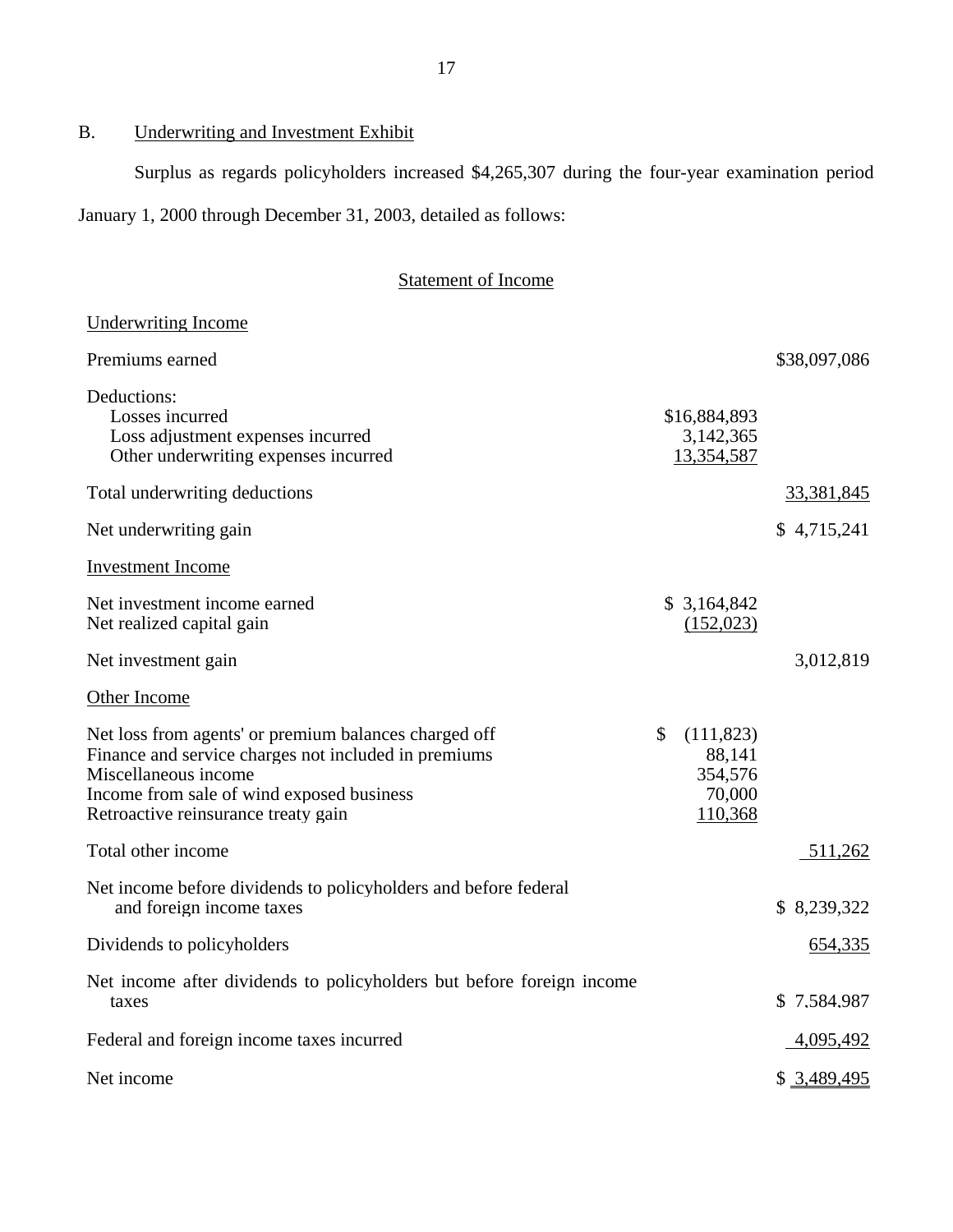# Capital and surplus Account

Surplus as regards policyholders per report on examination as of December 31, 1999  $\qquad$   $\qquad$   $\qquad$   $\qquad$  9,163,645

|                                                | Gains in       | Losse<br>s in<br><b>Surpl</b> |              |
|------------------------------------------------|----------------|-------------------------------|--------------|
|                                                | <b>Surplus</b> | $\underline{u}\underline{s}$  |              |
| Net income                                     | \$3,489,495    |                               |              |
| Net unrealized capital gains or (losses)       |                | \$4,330                       |              |
| Change in net deferred income tax              | 53,258         |                               |              |
| Change in non-admitted assets                  | 51,506         |                               |              |
| Change in provision for reinsurance            | 37,378         |                               |              |
| Surplus adjustments paid in                    | 500,000        |                               |              |
| Change in excess of statutory                  |                |                               |              |
| reserves over statement reserves               | 138,000        |                               |              |
| Total gains and losses                         | \$4,269,637    | \$4,33<br>$\boldsymbol{0}$    |              |
| Net increase in surplus                        |                |                               | 4,265,307    |
| Surplus as regards policyholders per report on |                |                               |              |
| examination as of December 31, 2003            |                |                               | \$13,428,952 |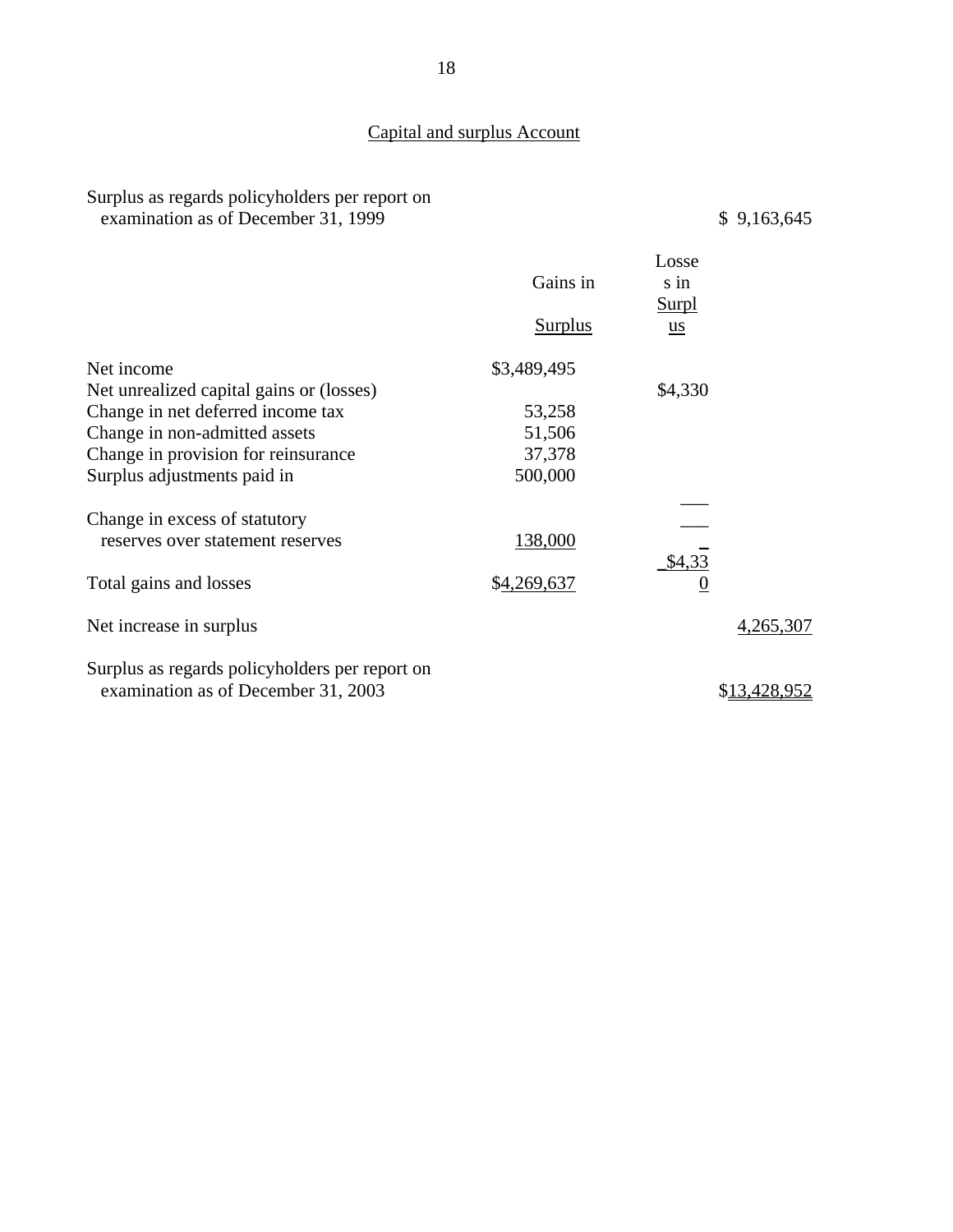#### **4. LOSSES AND LOSS ADJUSTMENT EXPENSES**

<span id="page-20-0"></span>The examination liability for the captioned items of \$1,095,450 is the same as reported by the Company as of December 31, 2003. The examination analysis was conducted in accordance with generally accepted actuarial principles and practices and was based on statistical information contained in the Company's internal records and in its filed annual statements.

#### **5. MARKET CONDUCT ACTIVITIES**

In the course of this examination, a review was made of the manner in which the Company conducts its business practices and fulfills its contractual obligations to policyholders and claimants. The review was general in nature and is not to be construed to encompass the more precise scope of a market conduct investigation, which is the responsibility of the Market Conduct Unit of the Property Bureau of this Department.

The review was directed only at the practices of the Company in underwriting and complaint handling areas. No problem areas were encountered.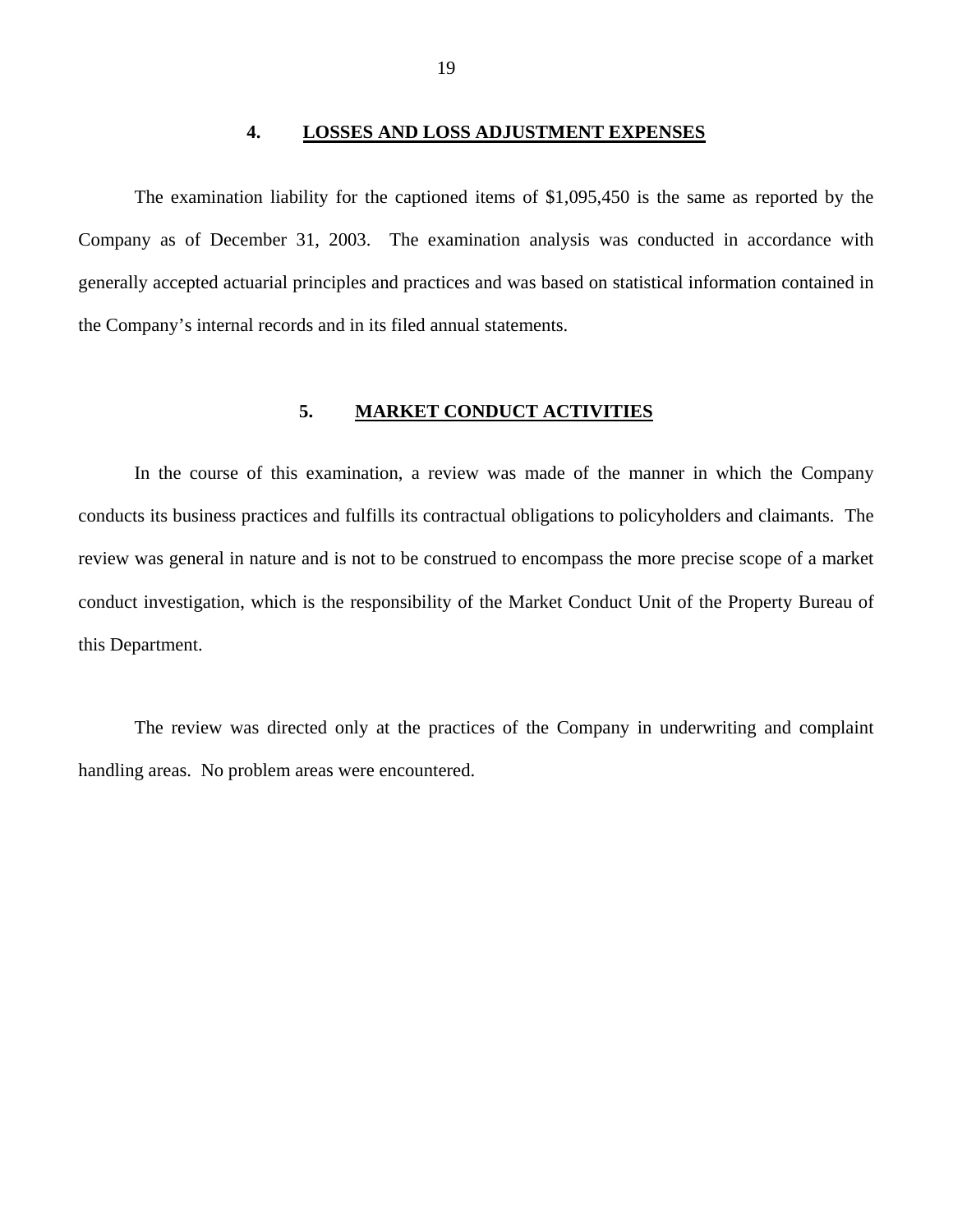**6. COMPLIANCE WITH PRIOR REPORT ON EXAMINATION** 

The recommendations cited in the prior examination report are not applicable to the current examination due to the change in control that occurred during the current examination period. Therefore, the prior examination recommendations have not been reflected in this report on examination.

## **7. SUMMARY OF COMMENTS AND RECOMMENDATIONS**

| ITEM      |                                                                                                                                                                        | PAGE NO. |
|-----------|------------------------------------------------------------------------------------------------------------------------------------------------------------------------|----------|
| A.        | Management                                                                                                                                                             |          |
| (i).      | It is recommended that the board of directors approve all investment<br>transactions pursuant to the provisions of Section $1411(a)$ of the New<br>York Insurance Law. | 5        |
| (ii).     | It is recommended that all directors sign an annual conflict of interest<br>statement.                                                                                 | 5        |
| <b>B.</b> | Reinsurance                                                                                                                                                            |          |
| (i).      | It is recommended that the Company comply with the notification<br>requirements set forth in Section $1505(d)(2)$ of the New York Insurance<br>Law.                    | 8        |
| (ii).     | It is recommended that the Company obtain a trust agreement that<br>includes the required termination clause.                                                          | 9        |
| C.        | <b>Holding Company System</b>                                                                                                                                          |          |
| (i).      | It is recommended that the Company comply with the notification<br>requirements set forth in the Department Circular Letter No. 33 (1979).                             | 10       |
| (ii).     | It is recommended that the Company comply with the notification<br>requirements set forth in Section $1505(d)(3)$ of the New York Insurance<br>Law.                    | 11       |
|           |                                                                                                                                                                        |          |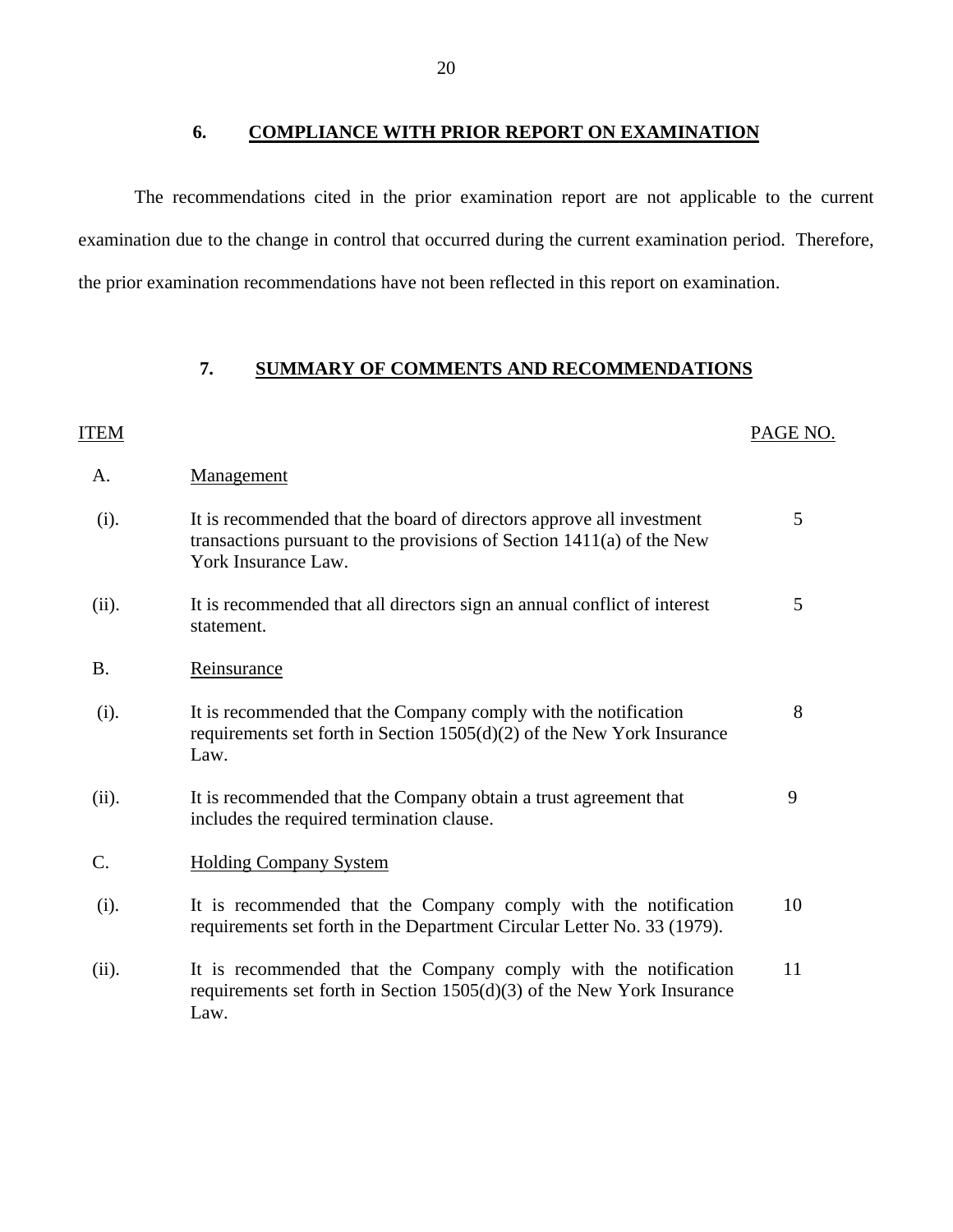| <b>ITEM</b> | PAGE NO. |
|-------------|----------|
|-------------|----------|

| D.        | <b>Abandoned Property Law</b>                                                                                                                                                     |    |
|-----------|-----------------------------------------------------------------------------------------------------------------------------------------------------------------------------------|----|
|           | It is recommended that the Company file its abandoned property reports<br>on a timely basis pursuant to the provisions of Section 1316 of the New<br>York Abandoned Property Law. | 11 |
| E.        | <b>Account and Records</b>                                                                                                                                                        |    |
| (i).      | It is recommended that the Company require biennial audits of WYO<br>Flood Program business as set forth in the agreement.                                                        | 13 |
| (ii).     | It is recommended that the Company comply with the provisions set<br>forth in Part 89.2 of Department Regulation 118.                                                             | 13 |
| $(iii)$ . | It is recommended that the Company procure a custodial agreement in<br>compliance with NAIC guidelines.                                                                           | 14 |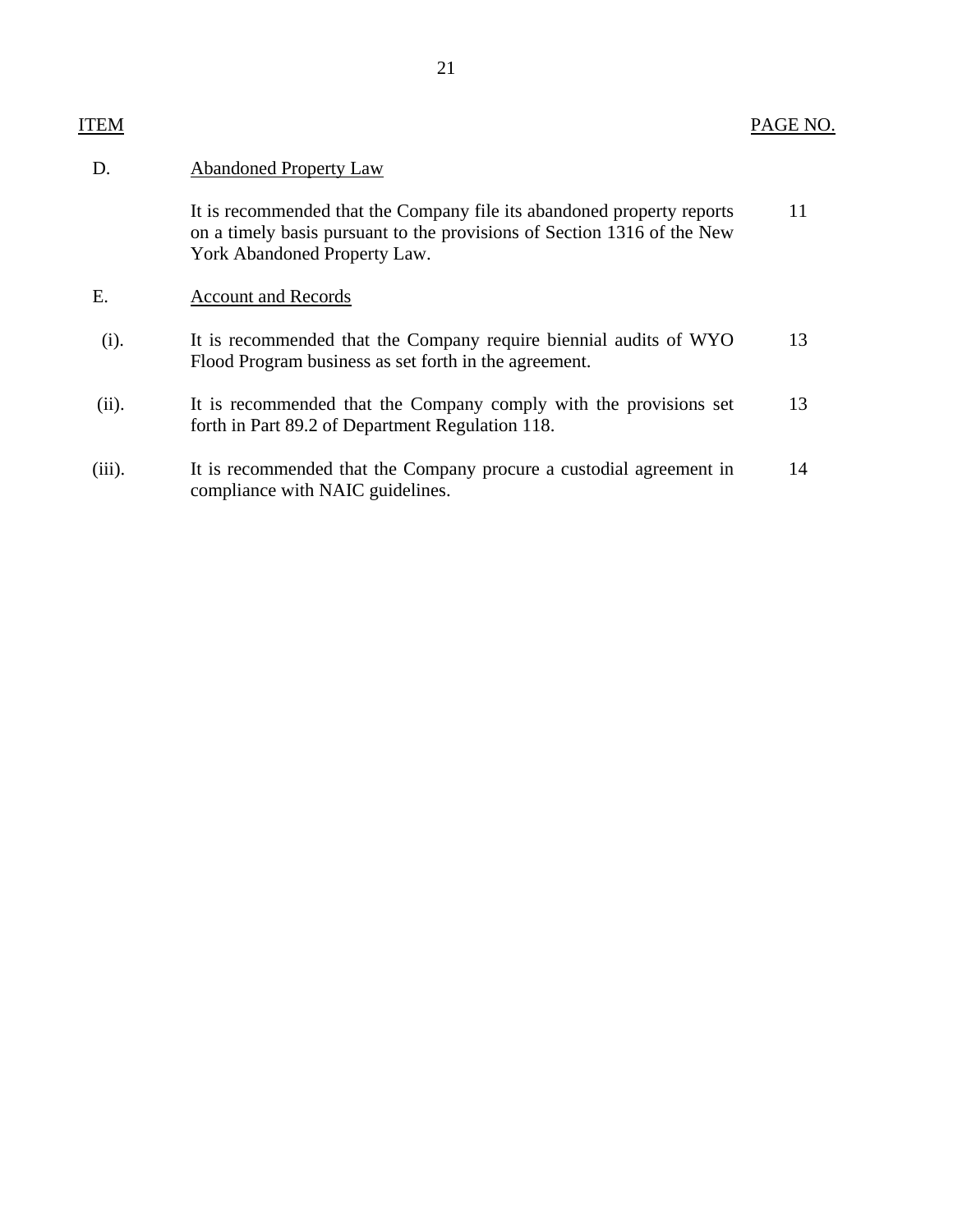Respectfully submitted,

 $\sqrt{S}$ /

 Adebola Awofeso, Senior Insurance Examiner

STATE OF NEW YORK ) )SS:  $\mathcal{L}$ COUNTY OF NEW YORK )

ADEBOLA AWOFESO, being duly sworn, deposes and says that the foregoing report, subscribed to by him, is true to the best of his knowledge and belief.

 $/S/$ Adebola Awofeso

Subscribed and sworn to before me

this  $\qquad \qquad \text{day of} \qquad \qquad .2006.$